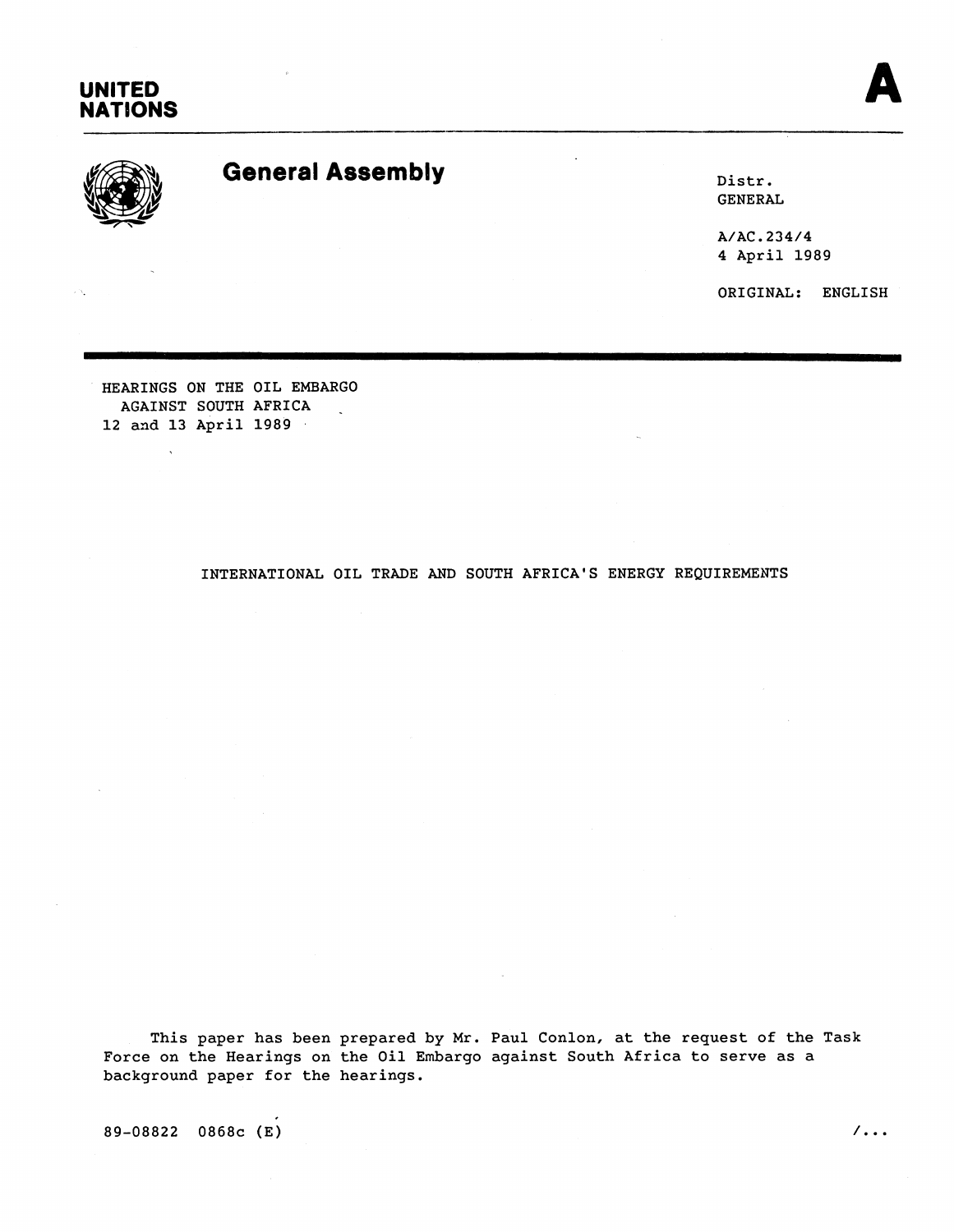$\bar{z}$ 

 $\sim$ 

### **CONTENTS**

 $\hat{\boldsymbol{\nu}}$ 

| Ι.   | THE INTERNATIONAL OIL-PRODUCING/SHIPPING INDUSTRY                 | 3  |
|------|-------------------------------------------------------------------|----|
|      | The traditional structure of the international oil industry<br>Α. | 3  |
|      | Structural changes since the 1960s<br>в.                          | 4  |
|      | c.<br>The international tanker industry                           | 4  |
| II.  | DEVELOPMENT OF SOUTH AFRICA'S OIL INDUSTRY                        | 6  |
|      | The original structure of the South African oil industry<br>Α.    | 6  |
|      | в.                                                                | 8  |
|      | c.                                                                | 10 |
|      | The period of clandestine oil supplies<br>$D$ .                   | 12 |
| III. | SOUTH AFRICA'S OIL/FUEL INDUSTRY INFRASTRUCTURE                   | 14 |
|      | Α.                                                                | 14 |
|      | в.                                                                | 16 |
|      | c.                                                                | 16 |
|      | $D$ .                                                             | 18 |
|      | Ε.                                                                | 19 |
|      | $\mathbf{F}$ .                                                    | 20 |
| IV.  | THE OIL EMBARGO AGAINST SOUTH AFRICA                              | 21 |
|      | The international community's choice of an oil embargo<br>Α.      | 21 |
|      | Supply and shipping of oil to South Africa<br>в.                  | 23 |
|      | $\mathbf{c}$ .                                                    | 25 |
|      | The question of voyage and discharge documentation<br>D.          | 27 |
| v.   |                                                                   | 28 |
| Map. | South African oil/fuel infrastructure                             | 31 |

 $\overline{1}$ ...

Page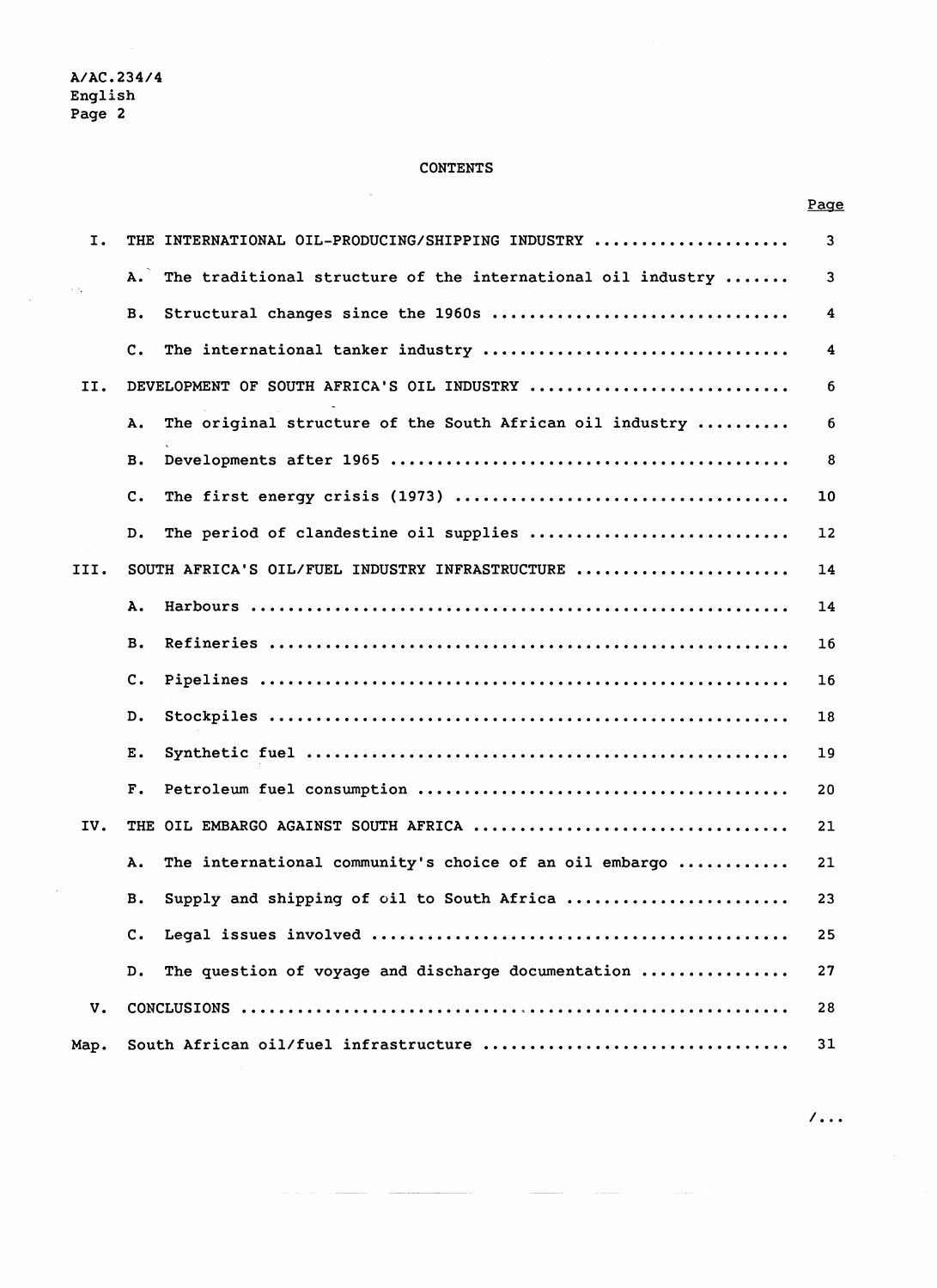#### I. THE INTERNATIONAL OIL-PRODUCING/SHIPPING INDUSTRY

#### A. The traditional structure of the international oil industry

The oil industry is peculiar in that it is perhaps the only industry that  $1.$ never really existed in anything but an international form. Unlike other industries, the oil industry was a fully transnational monopoly long before oil was even a significant commodity in world trade. It was also the first United States-based transnational industry and United States oil companies had a near-monopoly position in oil at the beginning of the present century when all other major industries were dominated by European companies.

To some extent these peculiar attributes are founded in the nature of  $2.$ petroleum. Petroleum only occurs in certain rare locations, and even within that parameter successfully accessing it is difficult. Exploration is extremely important and there is a strong element of risk and chance in exploration. Nowadays exploration expenditures make up the largest single investment post in the oil industry, which is dominated by men trained in the scientific disciplines most relevant to that pursuit (geology and geophysics). Petroleum in its natural form, crude oil, is not usable as such and the process of transforming it into useful products, refining, has always demanded sophisticated technology, expensive equipment and a small but skilled work-force. Thus oil is of necessity a capital-intensive undertaking, all the more so since it benefits greatly from economies of scale. Even the transportation and handling of oil requires a considerable degree of technology and fixed plant. And ocean transportation has always been so important that refineries invariably are located on coasts and in harbours. Petroleum was first used as a lubricant and for space-lighting purposes (kerosene) and was distributed and sold in bottled form. But after about 1900 it came to be used as a fuel to propel the motors of automobiles and the engines of ships. In the 1920s it came to be used, more marginally, to generate electricity. These new usages soon required amounts and forms of refined petroleum which could not be satisfied without a high degree of monopolization.

An international oil industry thus evolved in the first years of this century  $3.$ which remained basically unchanged until the 1950s. It was dominated to an absolute degree by five American and two British companies which were known historically as the "Seven Sisters" or the "Majors" and which were the corporate predecessors of companies now bearing the names Exxon, Shell, Texaco, Mobil. Chevron and British Petroleum (BP) as well as another one, Gulf, which is now a part of Chevron. These companies exercised effective control (occasionally even outright ownership) over the crude oil in the ground, they owned and manned the equipment with which it was extracted and evacuated to port. They owned and manned many of the tankers by which the oil was then brought to a refinery, though this link always allowed for greater participation by independent entrepreneurs. The Majors further owned and operated the refineries and the wholesale distribution systems. At the level of the final retail outlet there was a tendency to rely more on leasehold or franchise arrangements, but where size or other factors made it profitable to go beyond this, they jealously monopolized direct ownership and control even at that level. Finally, they controlled the price at most stages and were able to maintain a system of artificial pricing which tended to keep the price

 $1.1.1$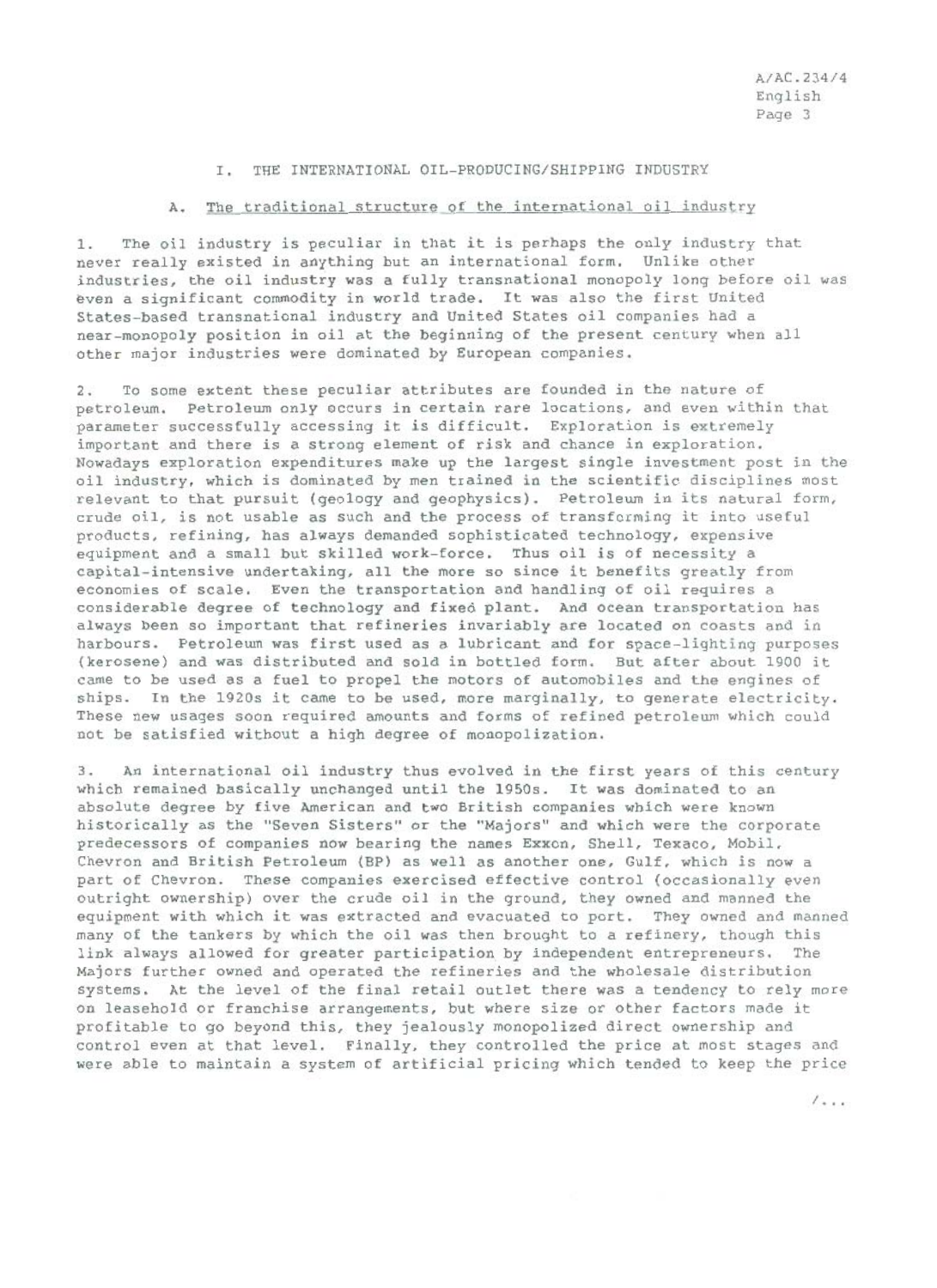of crude oil high enough to accommodate the most expensive producer region. Although petroleum was known to exist in many places, the Majors tended to produce it in regions of older petroleum development (the United States of America, Irag, Iran, Indonesia and Saudi Arabia). 1/

#### B. Structural changes since the 1960s

4. It has been necessary to describe how this system once functioned, because the background against which South Africa now obtains oil clandestinely evolved out of the disintegration of this system in the last generation.

The hegemony of these seven companies and their system was first challenged  $5.$ after the Second World War when the consumption of petroleum products became so widespread that several developed market-economy countries found it prudent to create national oil companies. At the same time problems specific to the oil industry in the United States led to the rise of another group of challengers known as "independent oil companies", thus called because they concentrated on exploration and production and lacked a vertically integrated structure "down-stream" (i.e. in refining and distribution). From about the 1950s onwards, the oil-producing countries themselves began to reassert their control over the production of oil from their own reserves in a way which had far-reaching consequences for the international oil industry and, in fact, eliminated the hegemony of the Majors, thus leaving a greater dispersal of control over oil production, conversion and distribution. Besides this, the demise of the international oil industry's traditional arrangements from the Major-dominated period has led to several adjustment and counter-adjustment trends which have not yet played out their full force and come to rest. Hence within the last 15 or so years, the division of control over oil has been in constant flux with the coming and going of new actors, new structures and changing conditions.

б. An event of considerable import was the closing of the Suez Canal for many years after the Six Days' War in 1967. And for much of the same time the Tapline pipeline which linked parts of the Saudi oil production system to the Mediterranean was also inoperative. This radically lessened the oil industry's means of quickly delivering oil to Western Europe by necessitating the transport of oil around the Cape of Good Hope for those producer outlets which could not ship oil through existing pipeline systems. The capacity of the then existing tanker fleet was sorely strained when the route from the Gulf to Western Europe was increased by 85 per cent, a circumstance which raised cargo rates and provided an incentive for investments in tanker tonnage.

#### C. The international tanker industry

 $7.$ Like the oil industry, the tanker industry has never existed in anything but an international form. But it is in many respects a peculiar industry. Although it is interposed as a vital link between the oil-producing and the oil-consuming/refining countries, its ability to exert any influence on either producers or consumers is close to nil. In the matter of South African oil

 $/ \ldots$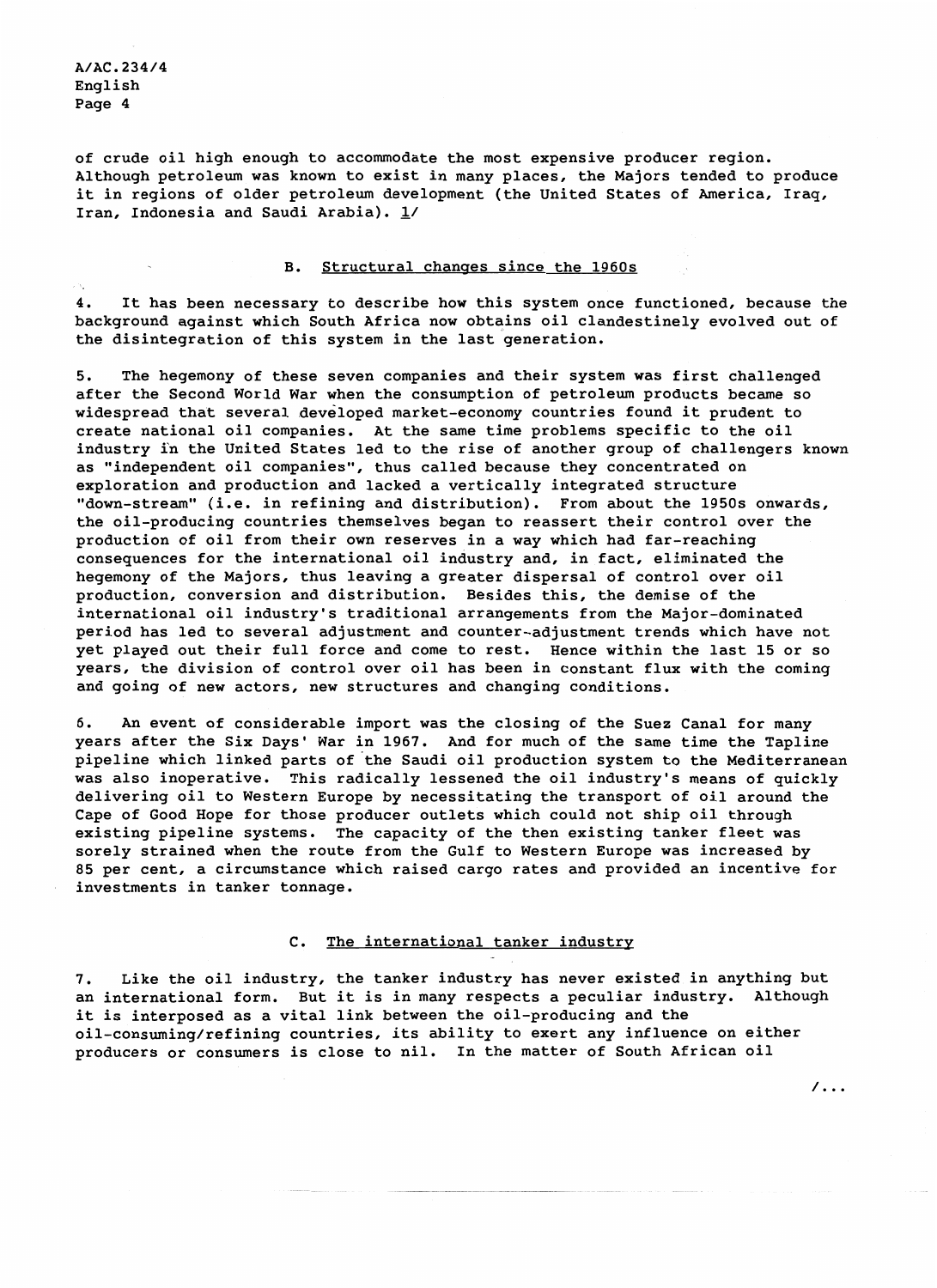supplies it is, however, the critical area which enables oil deliveries to continue. In many ways South Africa has been most successful in purchasing the co-operation of this vital link.

One particular aspect of this system should be emphasized. The price of oil 8. was originally so low that the greatest single cost item in the final price to foreign buyer (price on arrival at the refinery) was the sea freight. This being so, the most significant contribution to profit margin was to reduce the cost of the seaborne transport of the oil. Hence the Majors found it in their interests to own and manage impressive tanker fleets themselves.

Tanker traffic now accounts for about 44 per cent of all sea-going trade per  $Q_{\star}$ weight. In 1987, 1.13 billion tons of crude oil and 0.4 billion tons of petroleum product were loaded onto tankers. 2/

10. A peculiarity of the maritime industry is that there is an important legal link between the vessel and its country of reqistration and which does not have to coincide with the legal links founded in ownership or rental of the vessel. In fact, 40 per cent of all tankers (by dead weight tonnage) are registered in the five open-registry countries of Bahamas, Bermuda, Cyprus, Liberia and Panama. 3/ The largest share is registered in Liberia. The beneficial owners of those vessels are invariably based in other countries. There are several other jurisdictions (Gibraltar, Hong Kong) with a functionally similar nature. Otherwise, major tanker registration States are countries with sea-faring traditions: Norway, Denmark, Greece, Spain, Italy, the United States, Japan and the United Kingdom of Great Britain and Northern Ireland. The oil-producing countries (particularly Saudi Arabia, Kuwait and Algeria) have only begun to build up tanker fleets within the last decade and their aggregate tonnage is still insignificant.

11. At present, 57.6 per cent of all tankers are owned by independent shippers, 38.3 per cent are owned by oil companies, and 4.1 per cent by para-statal companies. A generation ago a much greater percentage would have been owned by oil companies.

12. The rush of investors to profit from the new situation which evolved after the closing of the Suez Canal in 1967 by revamping, modernizing and up-sizing the world's tanker fleet led to feverish construction of new tankers of near-gargantuan dimensions. The standard size of the tankers built for the United States Government during the Second World War had been 16,000 dead weight tons. Ten years later the average size of newly built tankers had climbed to 50,000 dead weight tons and by the time the Suez Canal was closed 100,000-ton tankers were being built. In the next few years an entire class of vessels in the 200-300,000 tonnage range were built and put into service and even a handful of behemoths of 500,000 dead weight ton-capacity began to ply the waters.

13. This frantic expansion soon led to a serious surplus of available tonnage, particularly in the category of large and ultra-large crude carriers, which also turned out to be much less useful than originally thought. This led first to a significant drop in freight rates, something which made it feasible to transport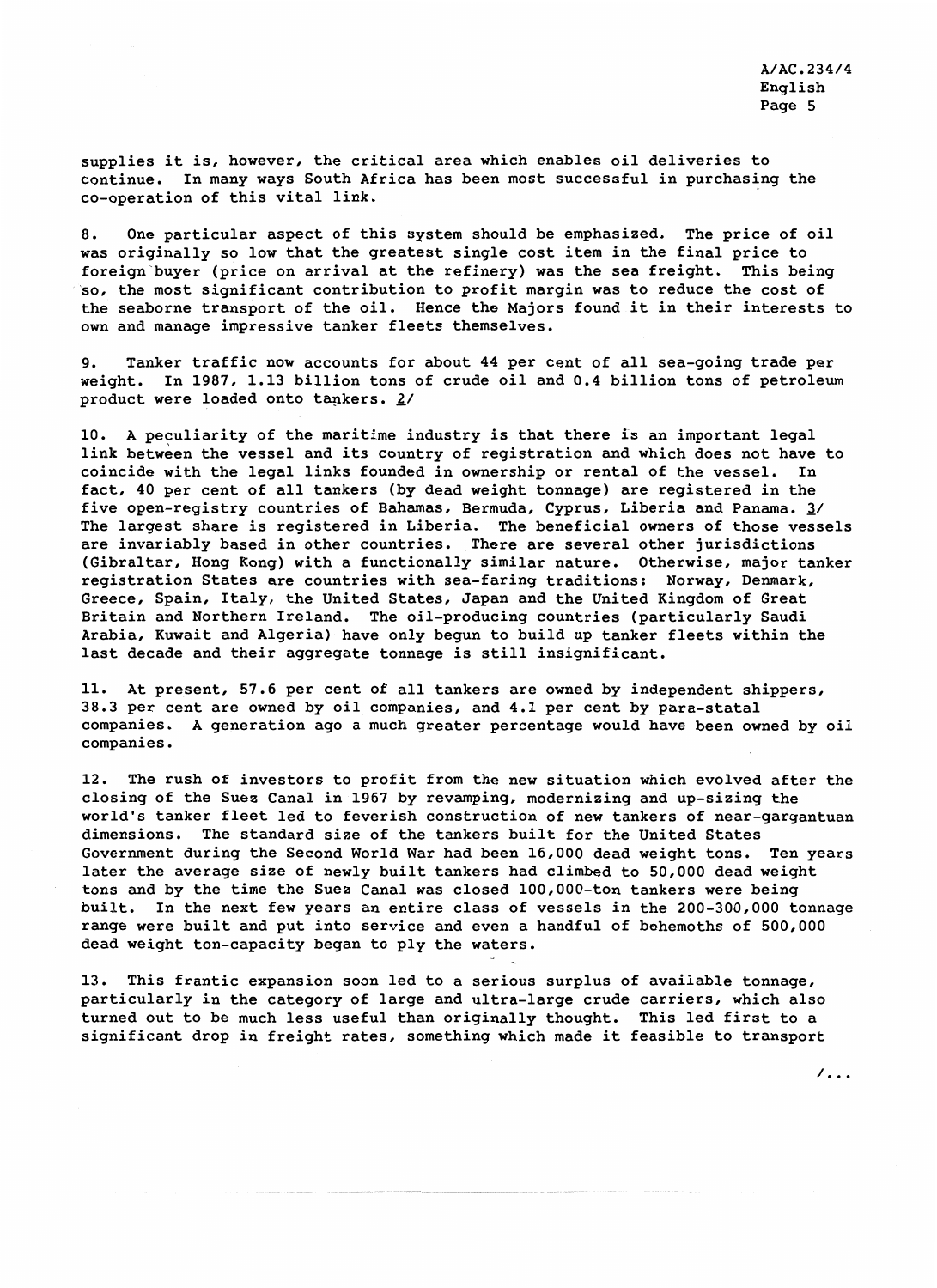oil over larger distances and widened the geographic options of oil consuming countries. This was because freight costs were no longer as significant a factor in total cost to the buyer. This expansion also prompted certain major oil producers in the Gulf area to increase their effective export capacity by investing in improved harbour, berthing and pumping facilities to accommodate the new wave of supertankers. Their previous capacity to export had not been constrained by their capacity to pump oil from the ground, but by their capacity to load it onto tankers. The over-capacity in the producing countries' ability to load oil, and in the tanker industry's ability to carry it, were later to play into South Africa's hands when a formal oil embargo was imposed.

#### II. DEVELOPMENT OF SOUTH AFRICA'S OIL INDUSTRY

#### A. The original structure of the South African oil industry

14. The energy sector of the South African economy, like that economy in general, has developed on the basis of a peculiar constellation of geological, social and geographical factors. The country lies on structures which are rich in important mineable minerals, thus giving rise to a very old mining industry as well as to abundant reserves of coal (a potential source of energy). But the same geological structures largely lack petroleum and natural gas reserves. In fact, there are no appreciable reserves of petroleum anywhere near South Africa. Most importantly, the colonial economic structure of the country made unskilled manual labour available in excessive amounts at almost obscenely low cost, something which stimulated the growth of labour-intensive industries and led to a distorted slate of resource options.

15. It is here that one comes to the unique role which coal has played in the South African economy. South Africa has very extensive reserves of coal. But there are many regions in the world with an abundance of coal which did not develop such a deviant pattern of energy utilization. It was the added factor of low-cost easily mistreated labour which produced this peculiar result. The importance of cheap mine labour to extract the coal from the sub-surface is well known, but it is less often realized that the availability of cheap labour also reduced the cost of handling the coal at other stages of its way to market and use and even in coping with its ultimate residues.

16. Cheap coal soon began to subsidize other parts of the economy, particularly mining, and later metallurgical industries. It was widely used to generate electrical power, a form of energy which is highly usable in the mining industry. It made possible railway lines stretching far through economically irrelevant areas in order to provide a cheap link between the coasts and the economically valuable interior regions. Thus a pattern of energy consumption eventually evolved which was different from that of other countries, particularly developed market-economies. The following energy input-slate (status as of 1986 for groups of countries, as of 1983 for South Africa) clearly shows how peculiar South Africa has been in its energy development.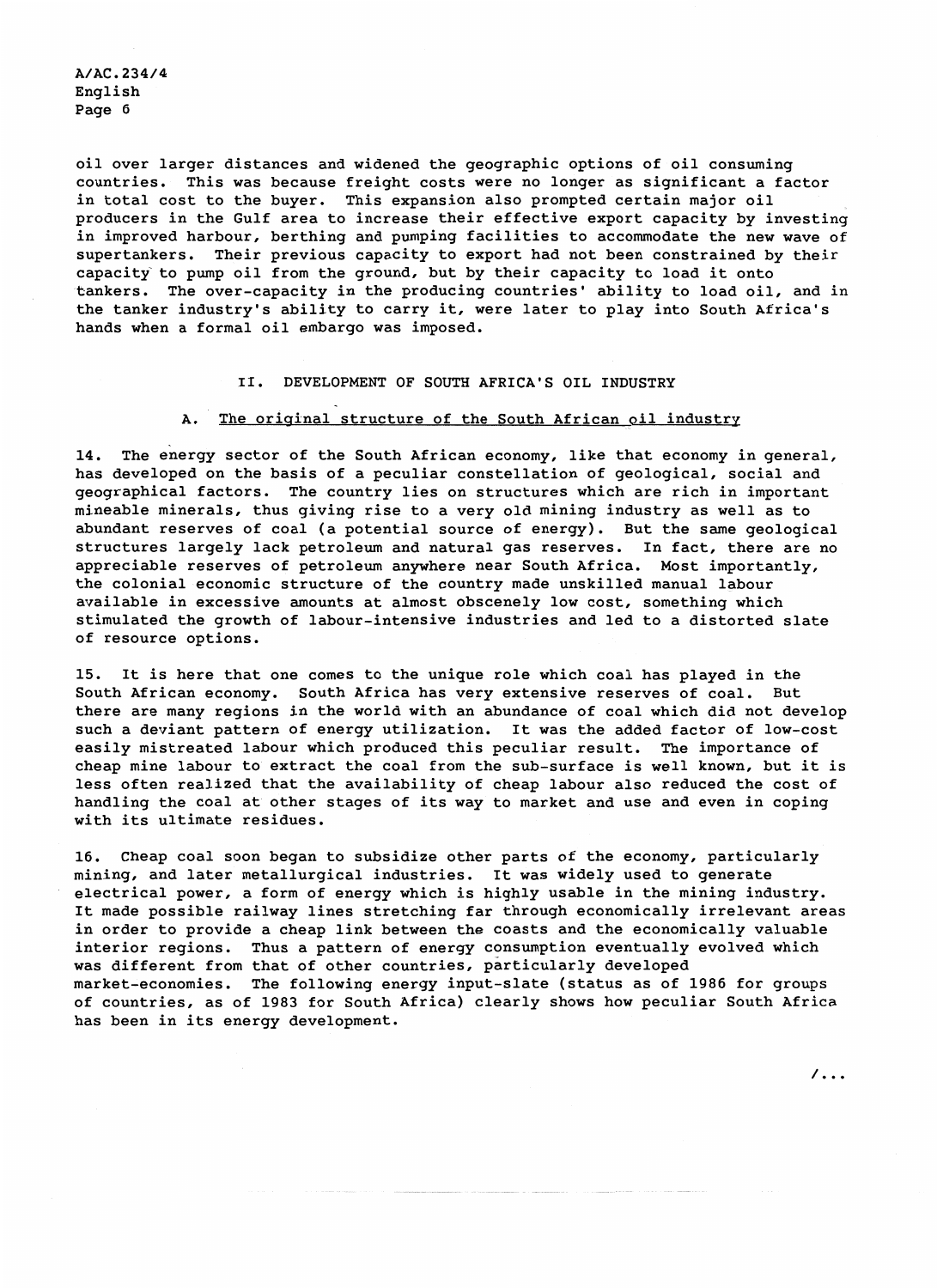#### Table 1. Ultimate energy sources for different countries and systems

| ٦.                              | Developed<br>market-<br>economies | Centrally-<br>planned<br>economies | Developing<br><u>countries</u> | South Africa |
|---------------------------------|-----------------------------------|------------------------------------|--------------------------------|--------------|
| Coal and lignite                | 27.4                              | 38.7                               | 34.6                           | 82.9         |
| Liquid hydrocarbons             | 39.0                              | 27.4                               | 37.1                           | 16.6         |
| Natural gas                     | 18.9                              | 27.1                               | 6.8                            |              |
| Nuclear power                   | 7.0                               | 2.4                                | $-0.9$                         | 0.0          |
| Hydro- and geo-thermal<br>power | 6.6                               | 3.1                                | 8.1                            | 0.5          |
| Other renewable energy          | 1.1                               | <u>1.2</u>                         | 12.9                           | 0.0          |
| Total primary energy            | <u>100.0</u>                      | <u> 100.0</u>                      | <u> 100.0</u>                  | <u>100.0</u> |

#### (In percentages)

Sources: "Report of the Secretary-General on trends and salient issues in energy resources" (E/C.7/1989/10), 2 February 1989, pp. 13, 15, 16. Financial Mail, 10 August 1984. Figures for South Africa are for 1983 and should be understood as "according to their own claims".

17. Up until the 1950s, South Africa had been a very marginal and minor consumer of petroleum products whose energy needs could still be met through a combination of domestically-produced coal and some imported petrol, the only petroleum product it really used. In fact, its modest requirements of kerosene (for lighting purposes) could even be produced from domestic shale reserves. Because the country contained no known or suspected reserves of petroleum, a mineral which is rare in the southern hemisphere, the new independent oil companies, then looking for new areas for investment, had no incentive to enter the South African market as explorationists. Consequently, they did not come as refiners or distributors either.

18. More surprising from a historical point of view is the fact that South Africa never tried to create a national oil company. The National Party had always laid great stress on creating and promoting para-statal industries as a counter-weight to foreign (and largely British) dominated capital concentrations. The latter were also dominated by English-speaking whites and the new para-statals could more effectively be controlled by Afrikaners, members of the ethnic group which became politically dominant in the white community with the passage of time.

 $\overline{\phantom{a}}$ ...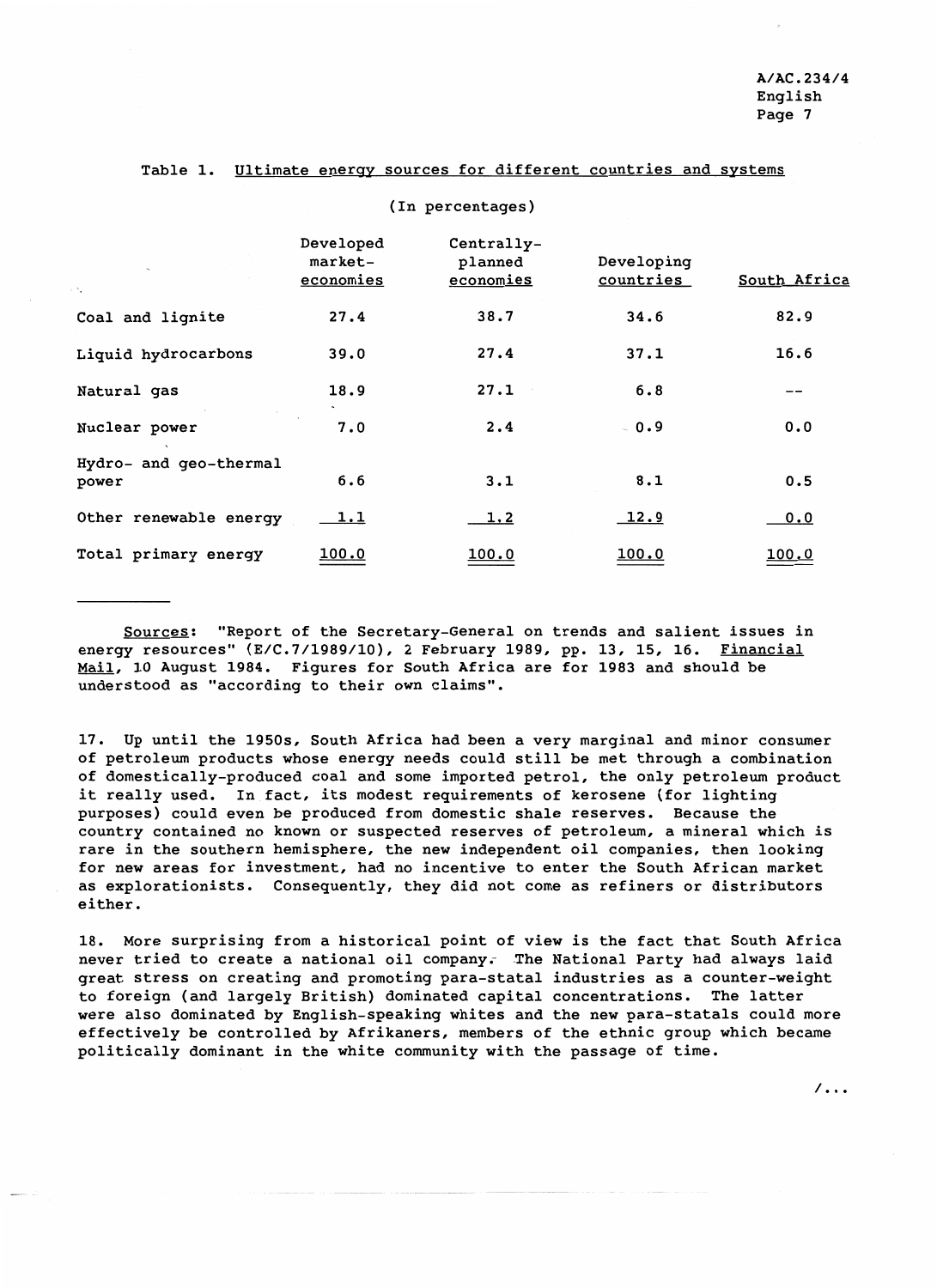19. The consequence of all this is that in 1979 the South African oil industry (refining and distribution) was 75 per cent controlled by companies descended from the "Seven Sisters" and derived 87 per cent of its oil from Iran, a country of older oil development. It had never taken the trouble to develop significant links with independent oil companies, or with countries of newer oil development, and lacked a national oil company. It was almost totally dependent on foreign Majors, particularly the British-based ones. Retail market shares in South Africa in 1978 are given in the following table:

#### Table 2. South African motor fuel retail market by company in 1978

(In percentages)

| Company | Retail market share |
|---------|---------------------|
|         |                     |
| Caltex  | 19.9                |
| Mobil   | 18.1                |
| BP      | 17.5                |
| Shell   | 17.5                |
| Esso    | 2.0                 |
| Total   | 11.8                |
| Sonarep | 1.3                 |
| Sasol   | 7.4                 |
| Trek    | 4.5                 |
|         |                     |

Source: Martin Bailey and Bernard Rivers, Oil Sanctions against South Africa, Notes and Documents, United Nations Centre against Apartheid, 12/78, New York, June 1978, p. 31.

20. The first five companies belonged to the Majors, the next two belonged to foreign national oil companies; Sasol was the nearest thing then existing to a national oil company in South Africa and Trek was controlled by private domestic capital.

#### B. Developments after 1965

21. About the same time that the traditional structure of the world oil industry was about to be radically transformed, South Africa came under a new form of pressure in that the international community began to discuss the possibility of applying economic sanctions against it.

22. The recovery of control over their petroleum reserves by major oil-producers within the framework of OPEC (Organization of Petroleum Exporting Countries) did not originally augur well for South Africa. Most oil-exporters are non-aligned countries, some of which emerged as sovereign States in the course of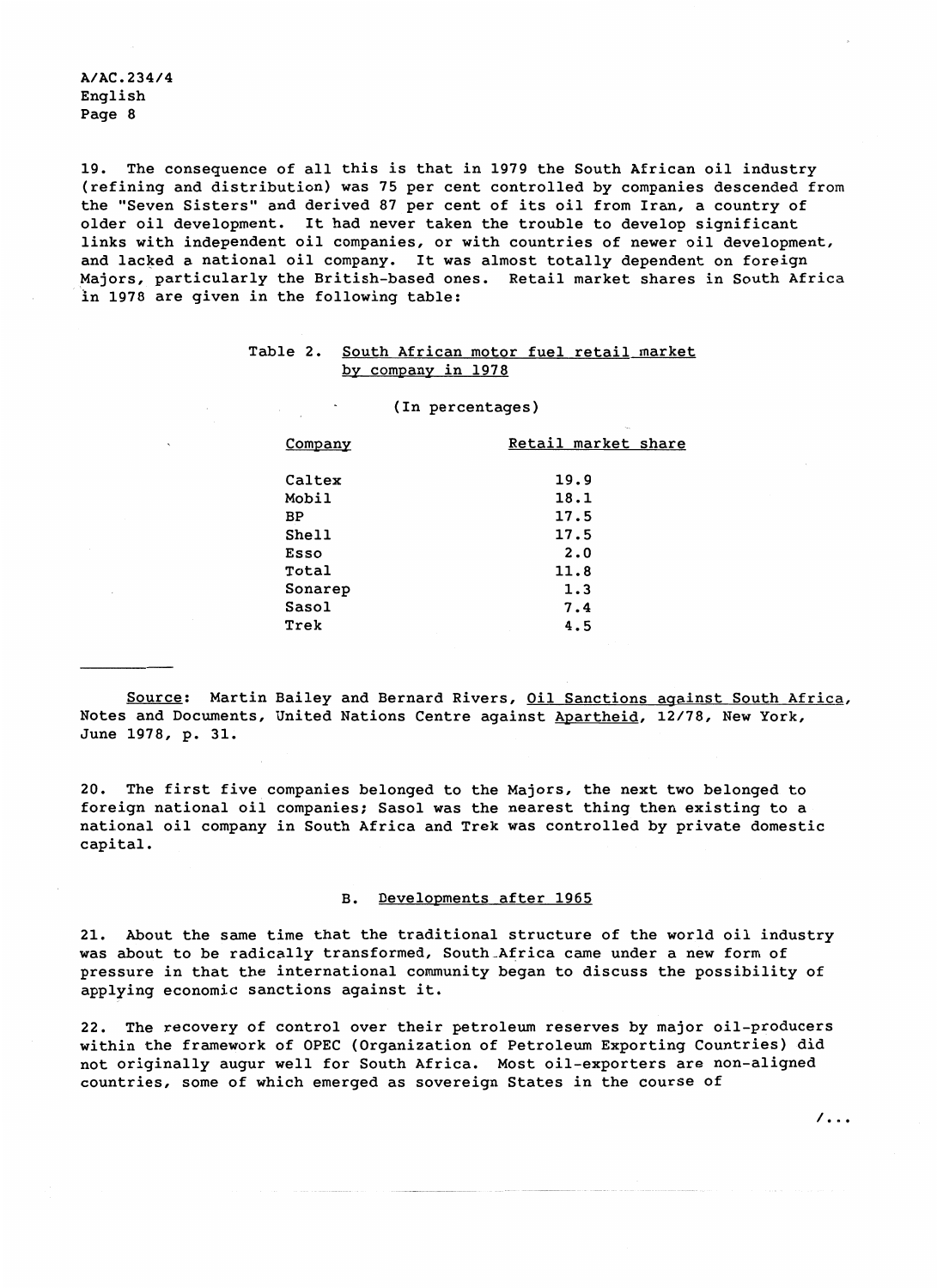decolonization, while the remainder had been economically dependent upon Western countries though formally independent. These countries have normally been in the forefront of international pressure for the abolition of apartheid and have never had any direct economic ties with South Africa. However, the response of non-oil-producing countries and oil companies to the increased economic power of OPEC countries and the rise in the price of oil after 1970 has been to develop other sources of petroleum in other regions and other countries. This increased South Africa's options as to the regional sources of its oil and also makes monitoring clandestine shipments more complex.

23. For the time being, however, the threat of an oil embargo made no progress and the external environment for oil supplies improved considerably because of changes in the international sphere.

24. For example, the closing of the Suez Canal also brought considerable prosperity to South Africa because the old Cape route around the southern coast of Africa, which had lost much of its importance to international seafaring a century earlier, came to be trafficked to an extent never before known. At the height of this trend in the 1970s, about 600 tankers passed the Cape per month, the equivalent of 20 per day. The use of the harbour of Cape Town for bunkering, restocking, refuelling or repairs of ships increased many times over and probably provided the South African authorities with shipping industry contacts with shipping companies which would prove useful years later.

25. At a later stage, after the oil price rises of the 1970s, the absolute over-investment in tanker tonnage led to massive bankruptcies among many of the independent tanker entrepreneurs who had entered the market after 1967. And, while it did not harm the established oil companies as much, it disenchanted them on the value of actually owning and operating their own tanker fleets. Thereafter, they began to reduce the size of their directly-owned fleets and switch to other arrangements with the shipping industry for the transport of oil. By 1985, they owned only about one third of total tanker tonnage in the world.

26. Meanwhile, other trends long building up had come to their logical conclusions. Throughout the 1950s and 1960s, oil-producing countries had strengthened their position vis-à-vis oil companies and gradually wrested control over their own oil reserves to the extent that they could determine the amount produced and the terms under which they would be recompensated. By the 1970s, they had largely re-achieved full ownership of the actual reserves and majority-ownership of the national oil companies which produced from them. OPEC, which had been formed in 1960 with relatively modest aims, was able to influence the price of crude oil and to raise it to levels which soon necessitated a complete change both in the structure of the international oil industry as well as in the consumption pattern of most countries.

27. Having lost the basis of their original hegemony over oil in their effective control of production, the major oil companies began to question the value of the monopolistic vertical integration structure and to shed the less profitable parts of that structure (thus the trend to dispose of tankers). They became interested in new sources of oil in new oil-producing countries and regions and this led to an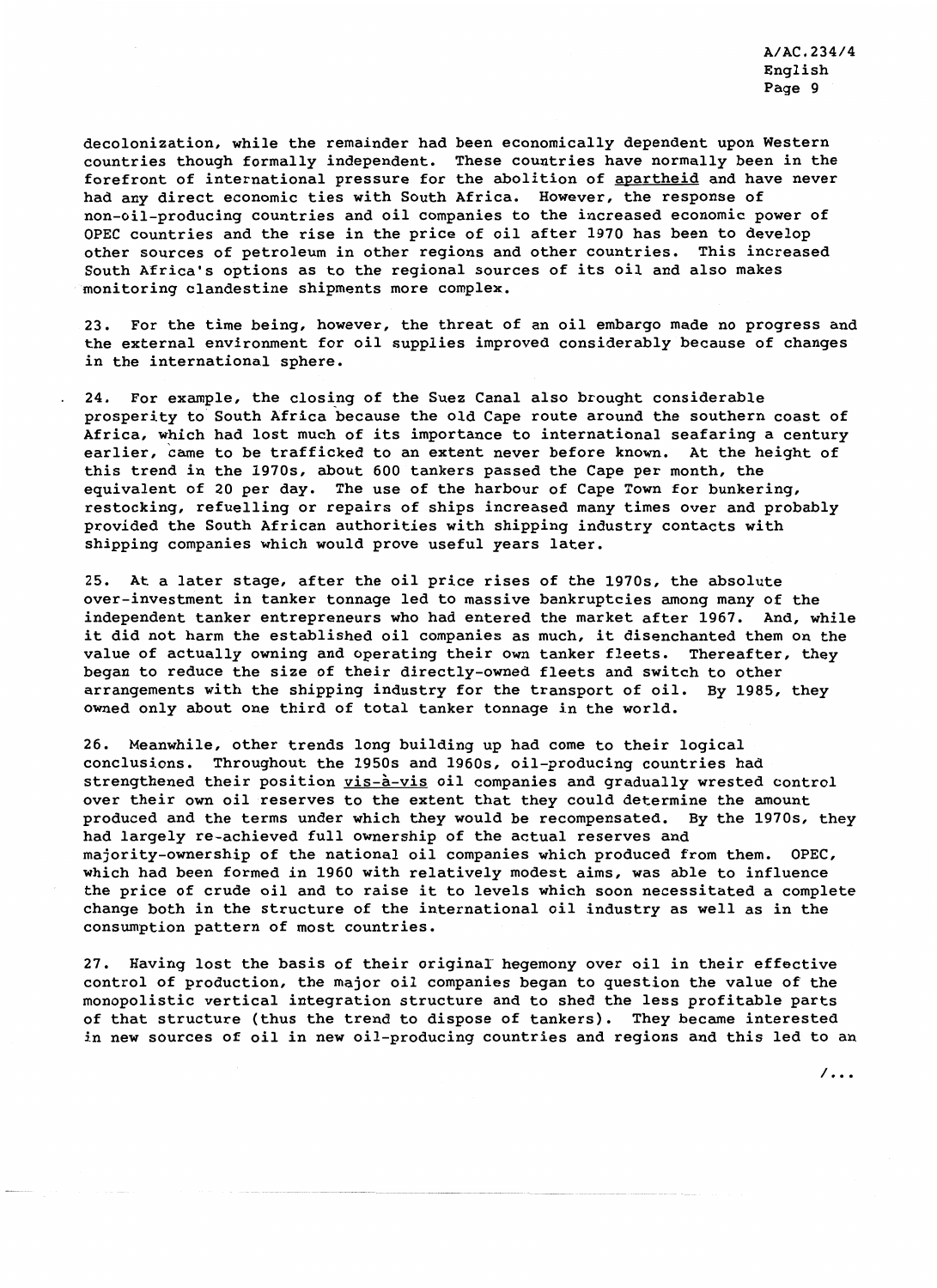increase in the number of countries producing oil to some extent or another. At present about 75 countries have at least some petroleum production. This has widened the geographic options of any country like South Africa which must look far afield for its oil supplies, though the same trend simultaneously drove the price up.

#### C. The first energy crisis (1973)

28. The first energy crisis (1973) enhanced the value of alternative sources of energy, particularly coal and uranium. The large transnational oil companies had already begun to extend their operations into these areas and since South Africa has abundant supplies of both of these minerals, they now had stronger grounds to invest in South Africa as a source of potentially valuable coal reserves in case of a future renaissance for coal. In the case of Total it was said to be the company's long-term interest in uranium. The claim has frequently been advanced, and does not seem totally implausible, that South Africa after 1974 made more reliable access to its coal (and uranium) reserves conditional upon quarantees that these same oil companies would continue to co-operate in supplying oil to South Africa. The oil companies, on the other hand, deny this and point out that their investments in South African coal at the same time were advisable and explainable in their own right.

29. South Africa did not react like most other countries to the first energy crisis (1973). The difference lies to some extent in the role which fuel-oil played in industrialized countries after the end of the Second World War. The refining methods generally employed, and the type of crude oil which tended to come onto the export market, led to a certain yield of refined products, or output-slate, which cracked crude oil into petrol and industrial fuel-oil. This made sense because the major portion of consumption growth for petroleum lay in the expansion of the private motor vehicle park in industrialized countries (creating a need for petrol) and because the price of crude oil was still very low. Since fuel-oil was produced as an incidental by-product of this process at a relatively low cost, those countries began to replace coal with fuel-oil for certain purposes, particularly electric power generation.

30. In South Africa the price of coal was still cheap enough to resist substitution of fuel-oil in the period before 1973. After the first energy crisis industrialized countries were able to reduce their total petroleum consumption, largely by switching to coal or nuclear sources of electrical power generation in replacement of fuel-oil. This process was facilitated by more advanced refining methods which allow for wider and more useful output-slates. South Africa is, and has always been, so highly dependent on coal for its energy needs, and has always so radically dispensed with petroleum-based fuels where it could, that it lacked the margin of substitution which permitted much of the world to reduce petroleum consumption after 1973. Only the petroleum-reduction margin resulting from the increased fuel efficiency of vehicles is the same. It uses vehicles which have been designed for use in Europe or Japan where motor fuel costs must be kept to a minimum. Other than that, it has no margin left for further substitution.

7. . .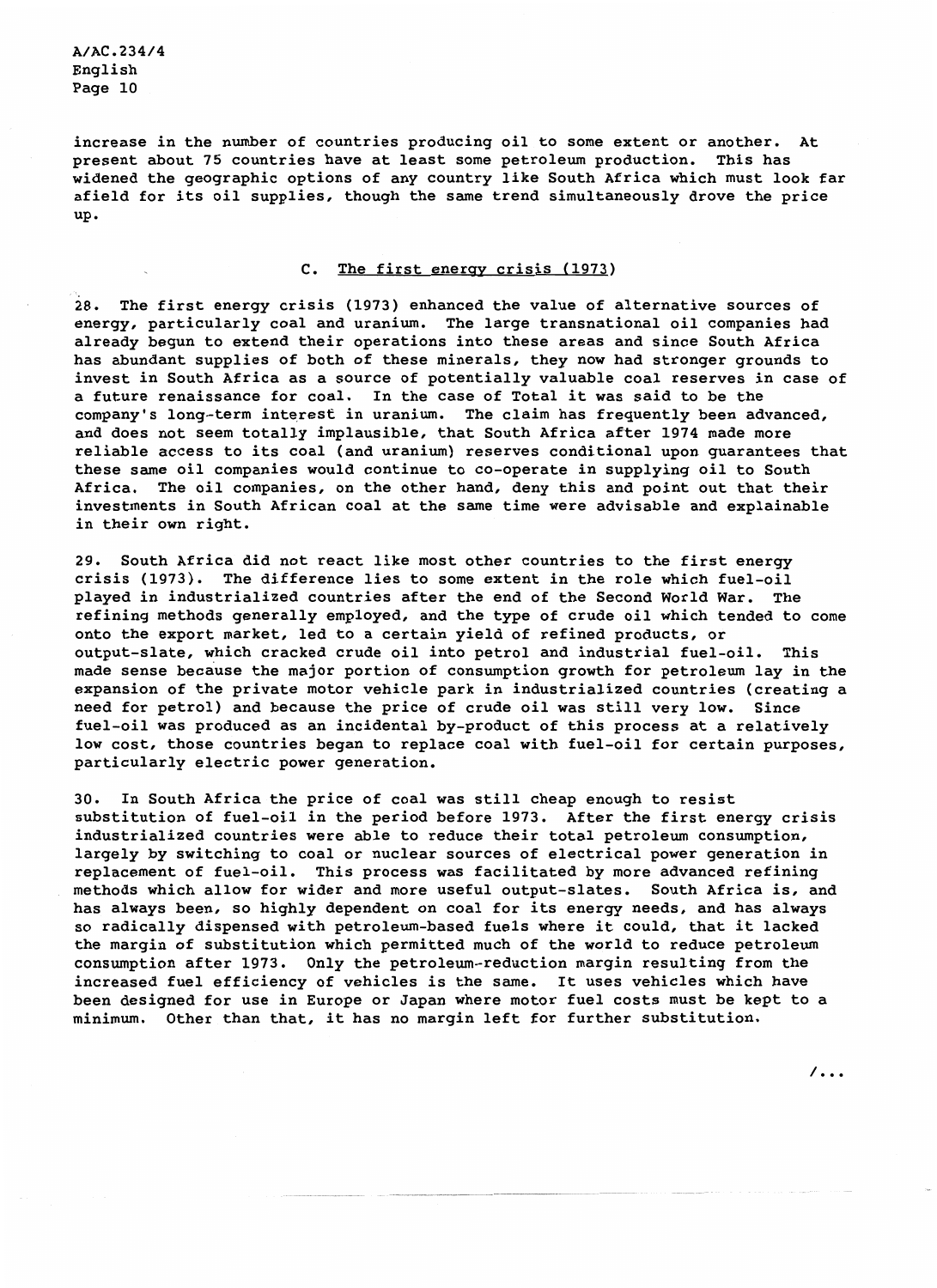31. The enhanced position of the oil-producing countries had not as yet directly affected South Africa's access to petroleum but now threatened to do so. Before 1972, when the Majors still controlled production in the oil-producing countries, 54 per cent of South Africa's oil had come from Iran and an additional 45 per cent from Iraq, Saudi Arabia and Qatar. As oil-producing countries gradually gained control over the sale of their own oil, they moved to stop the flow to South Africa. But a decision of a summit conference of the League of Arab States in 1973 to ban exports of oil to South Africa remained without noticeable effect because Iran, which was outside that organization, stepped into the vacuum created by the boycott of OAPEC (Organization of Arab Petroleum Exporting Countries) and increased its oil supplies to South Africa to almost 90 per cent. The pre-1979 Government in that latter country continued to ship oil to South Africa, exerted pressure within OPEC to suppress occasional proposals that that organization adopt a ban on exports to South Africa and even went as far as investing in a South African oil refinery.  $4/$ 

32. The new upsurge in demand for coal brought about by the energy crisis of 1973 led South Africa to the decision to expand its coal-exporting capacities and to enter the international coal market as a major player. As a result of this, infrastructural improvements were made in the railway lines which link the interior of the Transvaal to the harbour of Richards Bay and the harbour itself has since been expanded into one of the world's most modern mineral-exporting harbours. This expansion of coal exports was intended to finance the further defence of the apartheid system which was beginning to emburden the national economy, particularly because it became necessary to deploy large numbers of regular troops to combat the independence struggle in Namibia. The South African ruling élite may also have hoped that converting the country into a major coal supplier would enhance its influence in the international community and lead other countries, particularly Western ones, to adopt a more indulgent attitude towards apartheid. If so, these hopes proved to be illusory.

33. A significant ramification of coal-exports for South Africa's oil supplies lay in the expansion of Richards Bay and in the possibility of combining imports of oil and exports of coal by the use of combined carriers. These could defray the costs of the empty inbound voyage by bringing in some oil. At one end, the harbour of Richards Bay was connected to the country's pipeline systems, while at the other end there has also been a certain tendency for the combined carriers to load oil in some of the same harbours (but more often in other harbours in the same region) where the South African export coal is discharged. In the long run, coal exports probably subsidize some of the clandestine oil-procurement costs (the so-called "pariah penalties") which the oil embargo entails.

34. Meanwhile, the South African authorities had also begun to proceed with their own counter-strategies. Some of these coincided with what were necessary adaptations and modernizations of the domestic oil and fuel industry which, after all, had now been exposed to the strains of considerable increases in consumption. But it should also be borne in mind that many of the counter-measures taken to mitigate the effects of an externally imposed oil embargo were also intended to mitigate the effects of internally generated sabotage. Some of the precautions taken by the authorities to protect the oil supply and distribution system are

 $\sqrt{100}$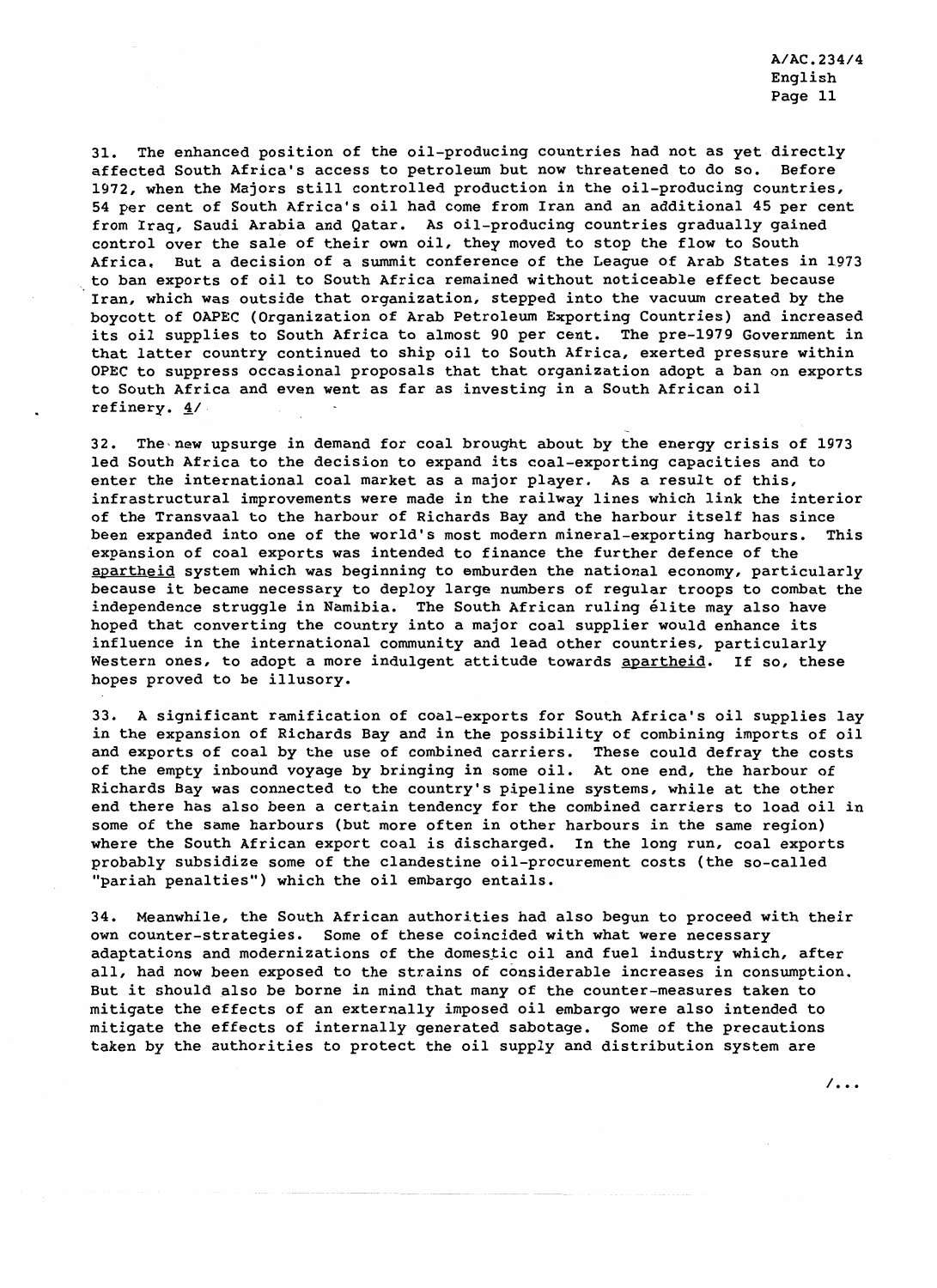also paralleled by similar strategies in electrical power generation and distribution sector.

35. An important counter-measure was the construction of an oil-stockpiling infrastructure in the Transvaal. After initial disappointments, a technology was developed for converting several disused coal mines into storage units and these were eventually hooked into the crude oil pipeline which had been finished in 1967. Besides that pipeline, others were built for petroleum products, particularly one which links the harbour of Durban, with two large refineries, with the distribution system in the interior of the country. Later the authorities turned their attention to Cape Town where, by the beginning of the 1980s, a set of huge underground concrete salad-bowl-shaped bunkers were built for crude oil stockpiles. In 1976 the decision was taken to build a large coal liquefaction plant near Secunda in the Transvaal and to use a slightly improved version of the same technology on which a small coal liquefaction plant (connected to the refinery at Sasolburg) had been running since 1955. When the crisis developed in 1979, the authorities then decided to double capacity by building a further identical plant at the same site in Secunda and both plants were, upon completion, hooked into a new product pipeline system which connects Durban with the Johannesburg-Rand area, but which is unusual in that it is designed to be able to move petroleum product either uphill from coast to plateau or in the opposite direction (depending on the exigencies of the situation). One spur of this system was later extended to a distribution depot near the town of Witbank where a sprawling disused coal mine offered ample room for storage units.

#### The period of clandestine oil supplies  $D$ .

36. The situation changed again after the onset of the second energy crisis of 1979 which was ostensibly caused by the ouster of the Shah of Iran, who had benevolently protected South Africa and its oil supplies against attempts to blockade it a few years earlier. The new Islamic Republic of Iran quickly proceeded to stop further oil exports to South Africa and later divested itself of part-interest in one of South Africa's oil refineries. For several weeks South Africa apparently stood on the brink of a complete oil cut-off, at least according to admissions made several years later by a former minister. Within a short period of time the country was forced to establish the necessary links with oil traders and other intermediaries in order to get at alternative sources of oil, as well as to devise and perfect a system for clandestine shipping of oil. It was not until about 1982-1983 that the South African Government had fully recovered from the near-disaster of 1979 and had adapted to the new situation. 5/

37. The latter was a little bit more favourable to it because the energy crises of the 1970s had again impacted on the oil industry by weakening the system of fixed supply agreements which had once been the rule and throwing increasingly larger amounts of crude oil (ultimately about 40 per cent of all internationally traded oil) onto spot markets. To protect themselves from further supply disruptions of the type occurring in the 1970s oil companies and consumer countries began to develop market mechanisms, such as the oil futures market, designed to strengthen their position vis-à-vis the producers and to blunt the impact of price

 $\sqrt{1}$ .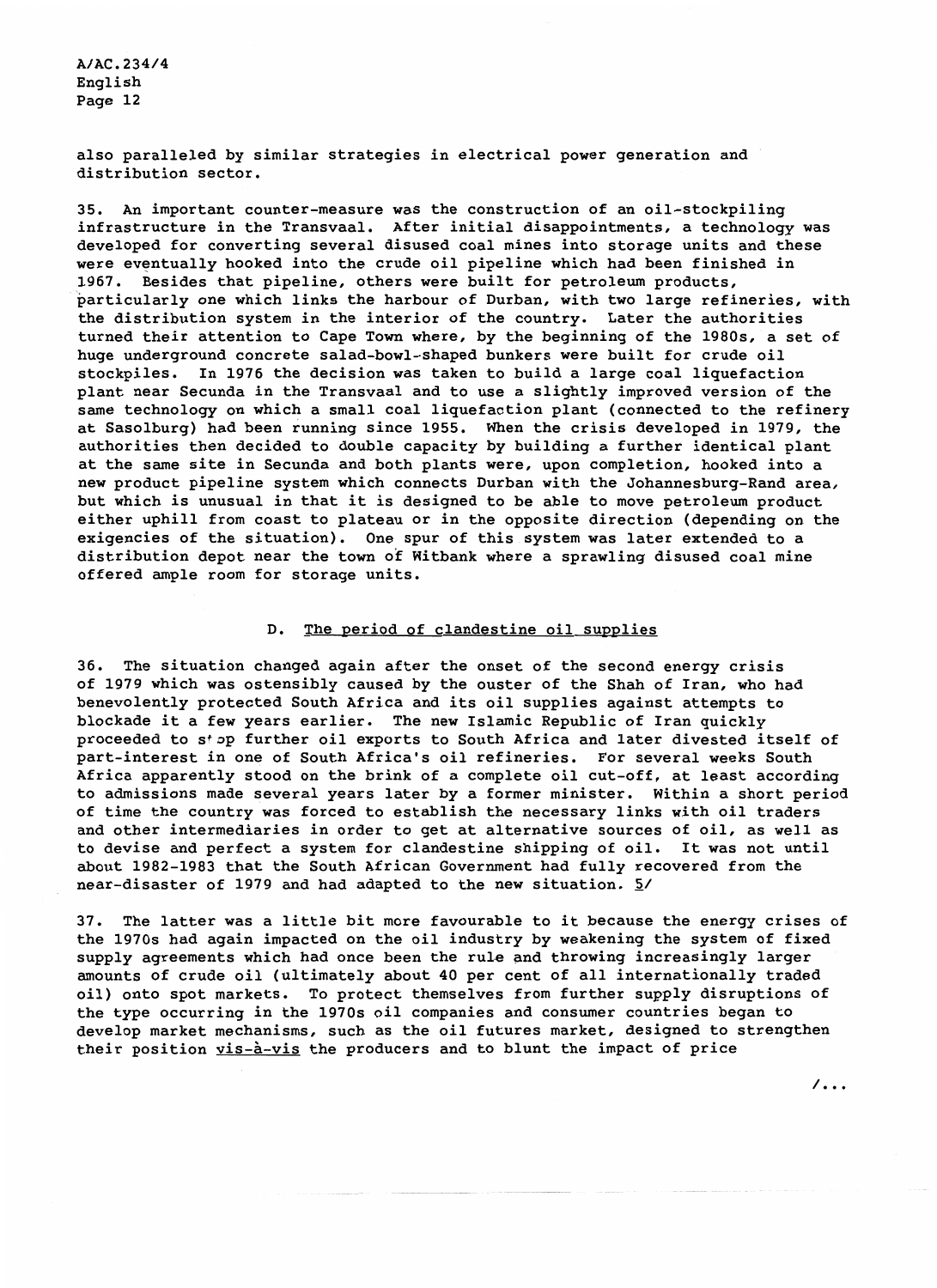fluctuations. With the increasing importance of spot purchases, the international oil market was invaded in the years after 1979 by a new horde of traders and speculators who could be used to camouflage South Africa's oil procurement and to arrange the details of clandestine shipping and trans-shipping. In addition consumer countries began to develop networks of surveying and recording data about oil production and exports in order to predict fluctuations in oil supplies. This activity, known as "OPEC-watching", has also been used by South Africa to help it identify temporary surpluses and other favourable market situations which it can exploit in its capacity as clandestine oil buyer.

38. A number of factors facilitated South Africa's ability to obtain oil despite the embargo during the 1980s. However easy it may appear, there has always been a considerable price attached to it and this has been cynically dubbed the "pariah penalty", by the international business press. It is assumed to have been around \$10 per barrel in 1980 and around half that in later years. Besides extracting extra "pariah penalties" from South Africa, a few oil traders took advantage of their pariah position to defraud them outright. The most celebrated case was that of the ship Salem.

39. Other factors also exerted an influence on conditions. The excess capacities at various stages of oil handling (in the producer countries, in tanker tonnage, in refinery outputs) increased supply and pressed down prices. The Gulf War disturbed normal shipping customs and made it more difficult to monitor vessel routes and movements. Discipline within oil producer organizations became lax and there was much talk of oil exporters' "cheating on the quota". Any tendency to corruption and/or lack of discipline played into South Africa's hands for in the case of such illicit oil shipments both sides to the deal had every reason to keep the matter a secret. South Africa was an ideal buyer for any such available oil.

In addition new market practices for selling crude oil grew up. Originally,  $40.$ crude oil had generally been sold under supply or term contracts, i.e. fixed agreements to buy and sell certain quantities of oil at periodic intervals at predetermined prices. The time frames for such agreements could last anywhere from one year to five years. A spot market for dealing in the residual quantities (perhaps 5 per cent of the total) had always existed and, with it, a small number of traders. But after 1979 this market grew and ultimately about half of all oil was being traded "on spot". Additional mechanisms, such as futures markets or commodity contracts on exchanges in London, New York and Chicago also made their contribution. To service all these new markets independent oil traders sprang up and multiplied. 6/ Some of the more prominent of these made their fortunes selling oil to South Africa. Particular notoriety was achieved by the Dutch oil trader John Deuss, who later bowed out of the market, and by the American oil trader Marc Rich, who set up a special trading company for such purposes in the Canton of Zug in Switzerland after fleeing from prosecution for tax fraud in the United States. 7/

41. By 1989 many of the trends favourable to South African oil running seem to have played themselves out. The oil price began to firm and the tanker industry began to return to greater equilibrium between tanker tonnage supply and consumer oil demand. With these trends the completely free ad hoc spot market deal has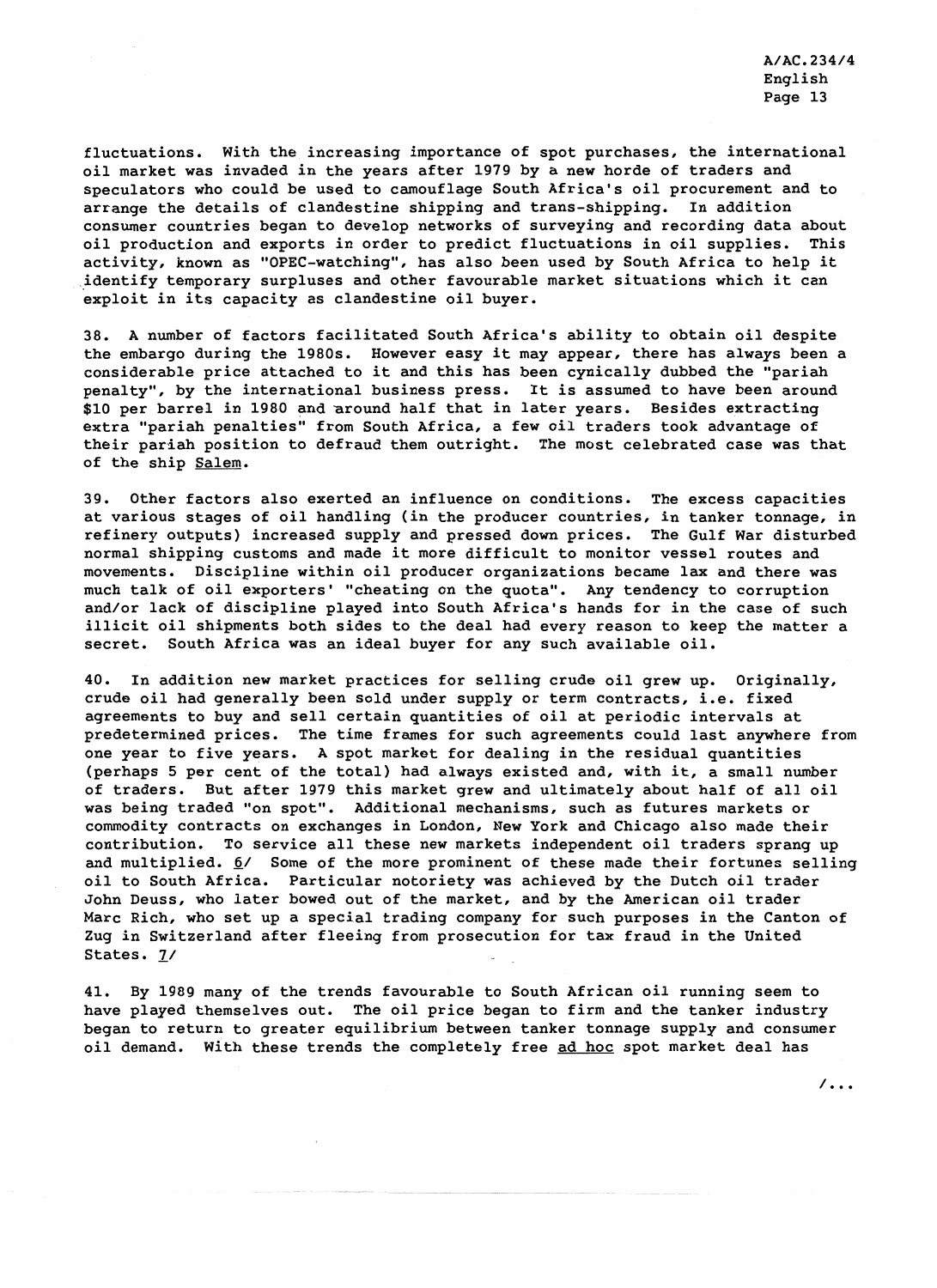come to be replaced, increasingly, by a new type of term deal which is more flexible with regard to volume and price but which tends to bind buyer and seller for the duration of the agreement. This will eliminate much of the free oil which South Africa has been able to tap into for its clandestine supplies. Pure spot deals are now down to about 25 per cent of all oil sales, and this figure is expected to drop even more. The spot market retains more of its vitality in the Far East.

42. More than anything else, the current rise in the price of crude for legitimate buyers will also lead to a rise in the "pariah penalty" which South Africa will have to pay for it.

43. Simultaneously the independent oil traders are being subjected to increasing competition from three quarters: oil companies, Wall Street firms and large Japanese trading houses, all of whom now have departments and employees permanently deployed in oil trading. 8/ Finally, with the restabilization of the tanker market, major oil companies, and most recently Chevron, have begun to increase their fleets again. 9/

44. A number of changing conditions should be kept in mind, although their exact impact on oil supplies to South Africa cannot always be predicted. As pipeplines in the Middle East proliferate, more oil will be evacuated to Europe via the Mediterranean. The immediate effect might be to free more tanker tonnage for clandestine traffic to South Africa, but in the longer run the number of tankers passing the Cape will decrease. The tendency of many oil-producing countries to increase refinery capacities and export more oil in the form of product introduces a new element to which oil embargo strategies must adapt. In recent years cases of product shipments to South Africa have become increasingly noticeable (though their total volume is still not that significant).

45. The gradual elimination of surplus tanker tonnage will impinge on South Africa's options with the tanker industry. The decline of the independent oil trader and his replacement by oil companies, Wall Street brokerages and Japanese trading houses will require an adjustment of strategy. Whether or not it will favour or disfavour South Africa is open to question. The reduced number of players in the field may make it easier to enforce the oil embargo. The rise in the oil price and marginal tendencies to quota purchases under term-contract arrangements will reduce the amount of uncommitted oil floating around on the market. These factors will definitely work against South Africa.

#### III. SOUTH AFRICA'S OIL/FUEL INDUSTRY INFRASTRUCTURE

#### A. Harbours

46. South Africa possesses four harbours through which crude oil and petroleum products are imported: Saldanha Bay, Cape Town, Durban and Richards Bay. Petroleum products are also shipped from abroad, or from domestic refineries by coastal tankers to three other ports: Walvis Bay in Namibia, and Port Elizabeth and East London. Larger tankers can also discharge oil via a floating mooring near

 $/ \, . \, .$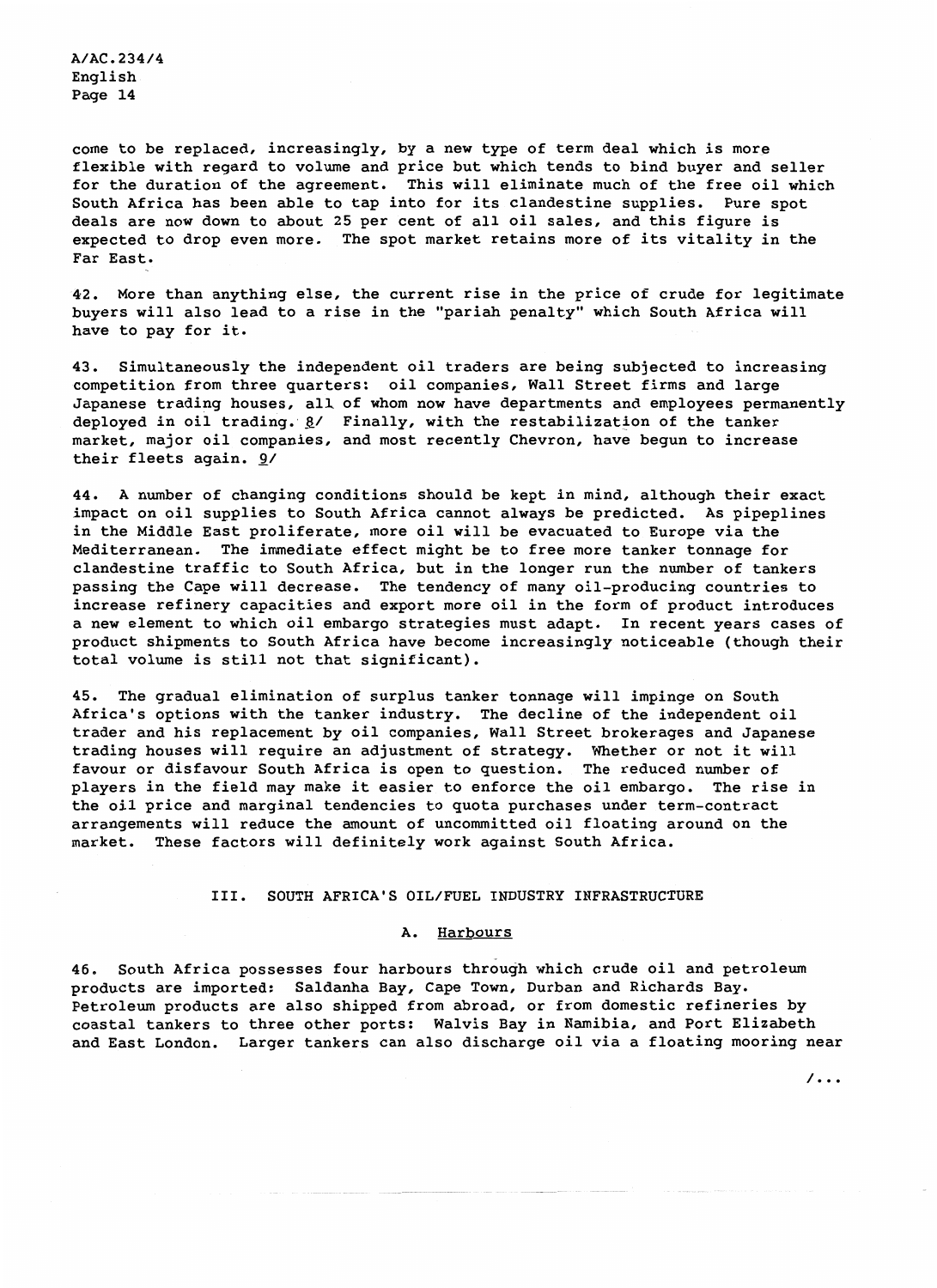Durban without having to enter the harbour. It is possible that there is a similar facility near Cape Town.

47. The most important harbour for oil (on volume criteria) is by far Durban. Besides being South Africa's largest harbour for all traffic, it contains two large refineries and two smaller ones, as well as a number of facilities important for petro-chemical and heavy chemical industries. In addition, it is the terminal point of all three major pipeline systems and has the added advantage of a floating mooring for oil discharge.

48. Richards Bay was originally built as a coal-export harbour and it possesses very advanced coal handling and loading facilities. In recent years somewhere between 38 and 45 million tons of coal have been exported through Richards Bay. Some of the ships which come to Richards Bay to pick up coal are combined-carriers which can also carry oil (usually crude oil). How many of them actually do, and what tonnage of oil passes through this harbour annually is not known, but theoretically the entire 12-14 million tons of petroleum which South Africa imports every year could be brought in via Richards Bay on combined-carriers. Richards Bay is connected to the crude pipeline which runs from Durban to Sasolburg. It may also be connected to the product pipeline system. In recent years tankers carrying not only crude, but all kinds of product, petrochemicals, liquefied petroleum gas and even vegetable oils, have been known to call at Richards Bay. Neither can it be excluded that there are long-term oil storage units in its vicinity, though thus far none can be identified. Before the construction of the coal-export harbour, Richards Bay was an obscure resort area. Since few people live there except for those working in harbour-related trades, it has the advantage of being relatively secluded from the general view, being almost 200 kilometres north of Durban, and thus a much better locale for secret oil deliveries.

49. Cape Town, with its harbour of Table Bay is one of the world's oldest harbours, but it is less useful for clandestine imports of oil because it is too small for larger tankers, is congested and has the added disadvantage that almost the entire population of the city can readily see what goes on in the harbour. For this reason fewer tankers are known to call at this port, but it is possible that there is some place on or around the Cape Peninsula where oil tankers can discharge their cargoes for Cape Town. There is a refinery to one side of Cape Town with large oil storage facilities.

50. Saldanha Bay has since 1973 actually been used as an export harbour for iron ore exports. There are also combination-carriers which can carry iron ore in one direction and oil in the other and thus a certain amount of oil goes into South Africa via Saldanha Bay. A pipeline, said to be of rather small dimension, runs from the harbour to storage facilities nearby, but whether this pipeline extends further to Cape Town (about 100 kilometres) or whether the oil is taken to Cape Town by rail is not clear. This port is very much off the beaten path and hence ideal from the point of view of secrecy.

51. Refined products from the refineries in Durban and Cape Town are normally shipped by smaller coastal tankers to Walvis Bay in Namibia, Port Elizabeth and East London, but occasional shipments of refined product from abroad also come into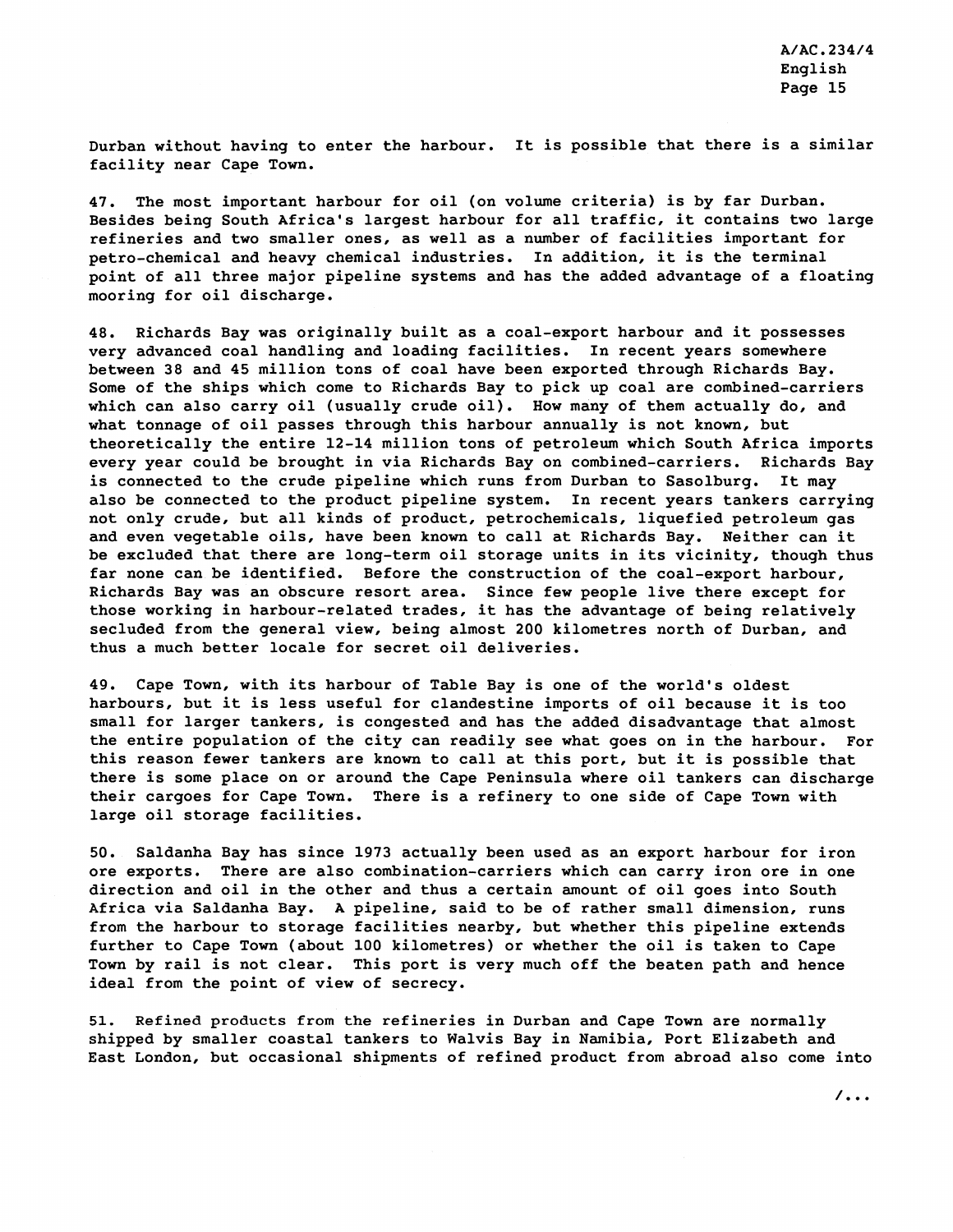these ports. In emergencies crude oil could also be landed in Port Elizabeth and East Landon and taken to refineries by rail. But such a procedure would be cumbersome and costly and the volumes could not be too great since only smaller vessels can enter these harbours. It is assumed that facilities for loading and discharging refined product also exist, or could easily be installed, in the harbour of Mossel Bay. If and when a natural gas conversion plant is built there facilities for smaller coastal tankers will also be included.

52. South Africa has access to several smaller coastal tankers for the transport of petroleum products between refineries and other harbours, and for transporting petroleum products to Walvis Bay in Namibia. Some of these are registered in South Africa, but some are leased from abroad and are registered in other countries.

#### B. Refineries

53. South Africa is estimated to have a total refining capacity of about 433,500 barrels per day. This is a considerable capacity surplus. The output produced by these refineries tends to be weighted in the direction of traditional products.

54. South Africa's largest refinery is located in the harbour of Durban and is owned by South African Petroleum Refiners (Pty.) Ltd. or Sapref for short (a joint-venture of Shell and BP). It was built in 1963 and has a capacity of about 200,000 barrels per day and produces a more traditional slate of products. Durban contains another large refinery, owned by Mobil Refining Company Southern Africa (Pty.) Ltd and built in 1953. It has a capacity of 65,000 barrels per day. There is an additional specialized refinery producing lubricants with a capacity of 3,000 barrels per day owned by the South African Oil Refinery (Pty.) Ltd.

55. Caltex Oil (South Africa) (Pty.) Ltd. operates a refinery at Milnerton just north of Cape Town. Built in 1966 it has a capacity of 90,000 barrels per day. There is finally a refinery at Sasolburg, owned by National Petroleum Refineries of South Africa (Pty.) Ltd. or Natref for short, which was built in 1971 and is largely owned by Sasol. Its capacity is around 78,500 barrels per day. It was revamped and modernized at the beginning of the 1980s by the engineering division of Fluor Corporation. The exact nature of the modifications made was never divulged. However it is reasonable to assume that these modifications were intended to make Sasolburg a specialized refinery which would be able to produce a wider variety of products from a wider variety of crude oil types. In particular, it was probably modified to increase its ability to produce diesel. Because South Africa's access to petroleum is tenuous, it may be forced to buy and import types of crude which are less well adapted to its other refineries. **U/** 

#### C. Pipelines

56. South Africa's pipeline system is less well known. One part of the system was built after the promulgation of a law in 1978 which declared these matters to be State secrets. The routings of pipelines were also removed from ordinance maps at a very early date. Originally pipelines were owned and operated by the State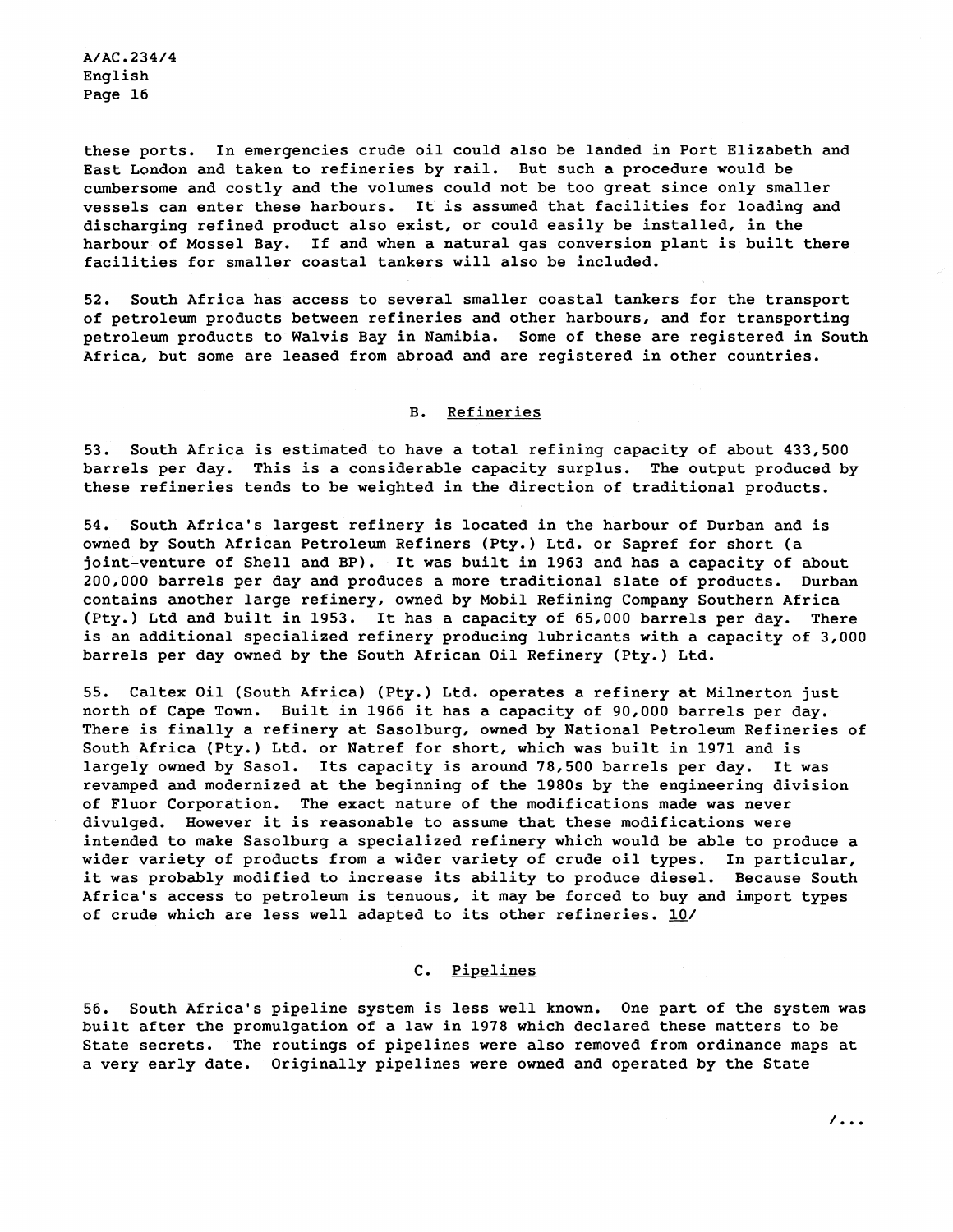railway authority, although a recent edition of the **Official Yearbook** suggests this may now apply only to the petroleum product pipelines.

57. There are three basic systems. The first system was built in 1965-1966 and carries crude from the harbour of Durban northwards to a juncture at Empangeni where it joins a spur coming from the harbour of Richards Bay. The pipeline then runs through Zululand and the Transvaal to the outskirts of Sasolburg where it enters a refinery. At that point it also joins a spur that runs in a north-westerly direction to storage facilities near the village of Kendal-Ogies. From Durban to Sasolburg is about 750 kilometres, and from Ogies to Sasolburg about 100 kilometres. This pipeline has been sabotaged on at least one occasion.

**58.** The first petroleum product system was built a few years later and ran in an erratic pattern from Durban to Ladysmith in northern Natal, and from there through parts of the Orange Free State until it bends northwards and ends up in Sasolburg.

59. The second petroleum product pipeline system was made to be able to flow in either direction according to the needs of the moment and connects the harbour of Durban with Sasolburg, but also with the coal liquefaction plants at Secunda as well as with important storage facilities in Vrede (Orange Free State) and in Ferrobank (Transvaal).

60. There are further smaller pipeline systems. One runs from Sasolburg via Potchefstroom to Klerksdorp. Another runs from Sasolburg to a place called Alrode (where it joins the second petroleum product pipeline), after which one spur runs off to a terminal point southeast of Johannesburg at a storage facility called Langlaagte. Another spur leads to the airport of Jan Smuts and ultimately to a storage unit at Waltloo north of Pretoria.

61. For crude oil there is also a short pipeline from the harbour of Cape Town to the refinery at Milnerton, as well as a small pipeline at Saldanha Bay which may or may not be connected to the refinery at Milnerton.

62. The available knowledge about the pipeline system is imprecise because the matter is a secret and it also dates from around the years 1983-1984. There may be additional pipelines. The only officially divulged figures which might shed light on this matter are the amounts indicated for investments in pipelines and the number of persons employed by the pipeline division of the relevant railway authority. These figures would not allow for any more extensive pipeline projects than those already known.

63. A serious shortcoming of the South Africa oil infrastructure is that there is no pipeline connection between the northern provinces and Cape Town. In fact, oil is too often transported by rail across significant distances. This system is vulnerable to sabotage in a crisis.

 $\overline{\phantom{a}}$ .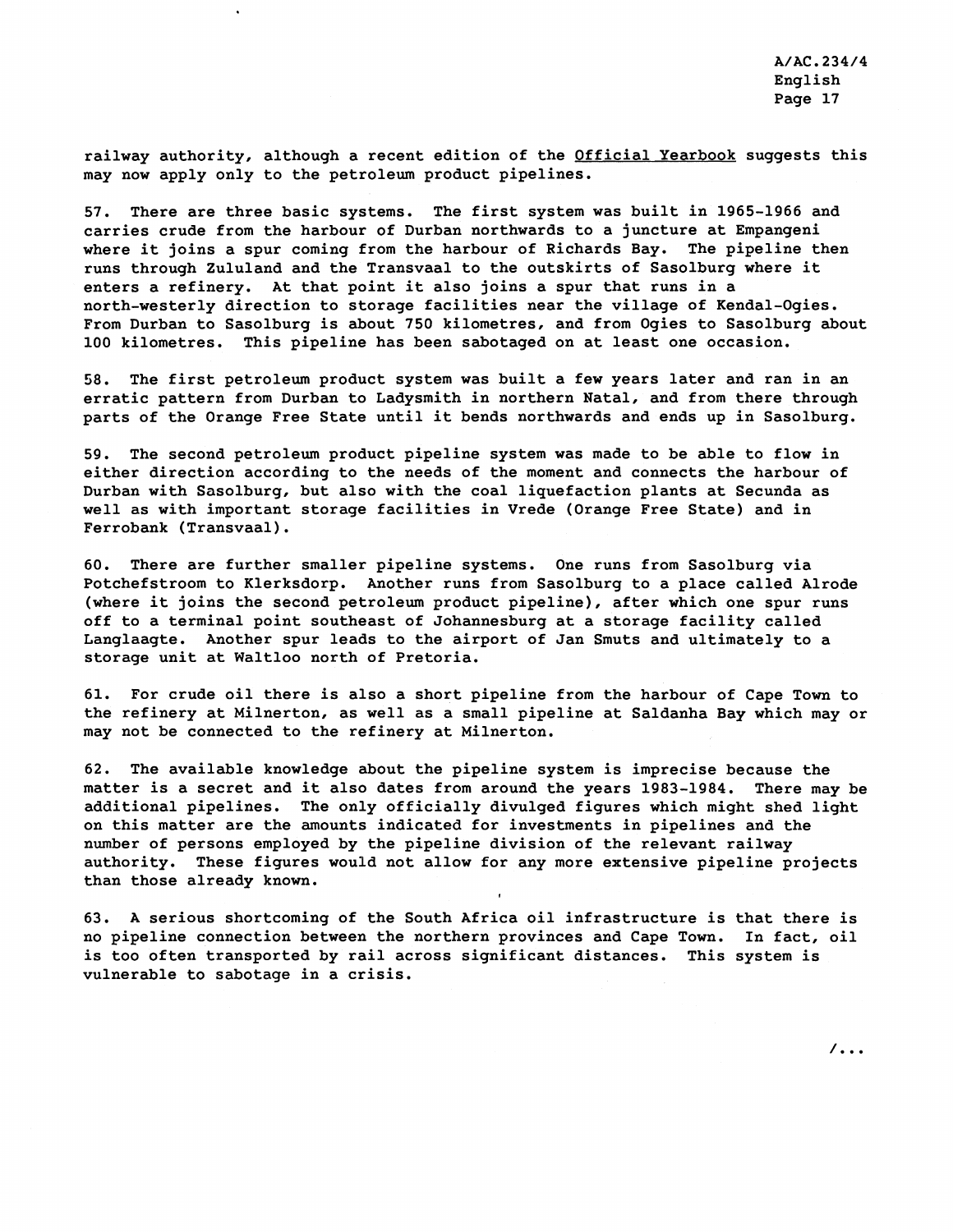#### D. Stockpiles

64. Here again the matter is one of great secrecy, so very little is known with any certainty. In addition the South African authorities have for over 15 years circulated exaggerated claims about the size of the stockpiles. In 1978 the Financial Mail of Johannesburg quoted a figure of 42 million tons, which would be the equivalent of 310 million barrels of oil (assuming 34° API gravity). Claims of this sort are clearly absurd. Furthermore the more experts research the question, the smaller the estimates grow.

65. The most reliable estimate was published by the Newsletter on the Oil Embargo in January 1988, together with a description of the facilities. It appears that four disused coal mines near the villages of Kendal and Ogies in the Transvaal were converted into oil storage units sometime after 1969 by the American firm of Fenix and Scisson, whose project engineer, Henry Brandt, published in 1972 an article on the conversion of the first of these mines, the Alpha mine. **11/** These mines can store up to about 4-5 million barrels of oil. The conversion technology took advantage of certain peculiarities of a mining method known as board-and-pillar mining, which is not too common. There were no further mines which could be converted in this way. An attempt to convert a gold mine near Johannesburg for storage purposes failed.

66. There is also a farm of underground concrete bunkers in the shape of salad-bowls near the refinery of Milnerton near Cape Town. These bunkers may have a capacity of just over 1 million barrels each. They were designed and built by the same company as mentioned above. This technology can only be used where soil is very soft (the storage farm is located on a beach) and these units can only store crude oil and bunker fuel.

67. There is an additional storage facility of unknown nature (but definitely not a mine) at the pipeline junction point near Vrede in the Orange Free State. There is a large storage unit at a place called Ferrobank, near Witbank in the Transvaal which may make use of a disused coal mine in the vicinity. There are also many traditional-type storage units in and around urban areas. Langlaagte near Johannesburg and Waltloo near Pretoria are examples. These facilities all store petroleum product.

68. As a protection against sabotage or the effects of civil disobedience or strikes, there is much storage of petroleum products spread out throughout the country. This tactic has nothing to do with the threat of an oil embargo as such and is paralleled in the practice of bujlding new coal-generated power stations near the collieries which feed them.

69. The total capacity of all these storage units could not be more than about 50-60 million barrels. While this is a world record in stockpiling (i.e., stockpiles per consumption), it together with rationing and fuel from coal sources would not keep the economy going for more than about six-seven months in case of a complete oil cut-off.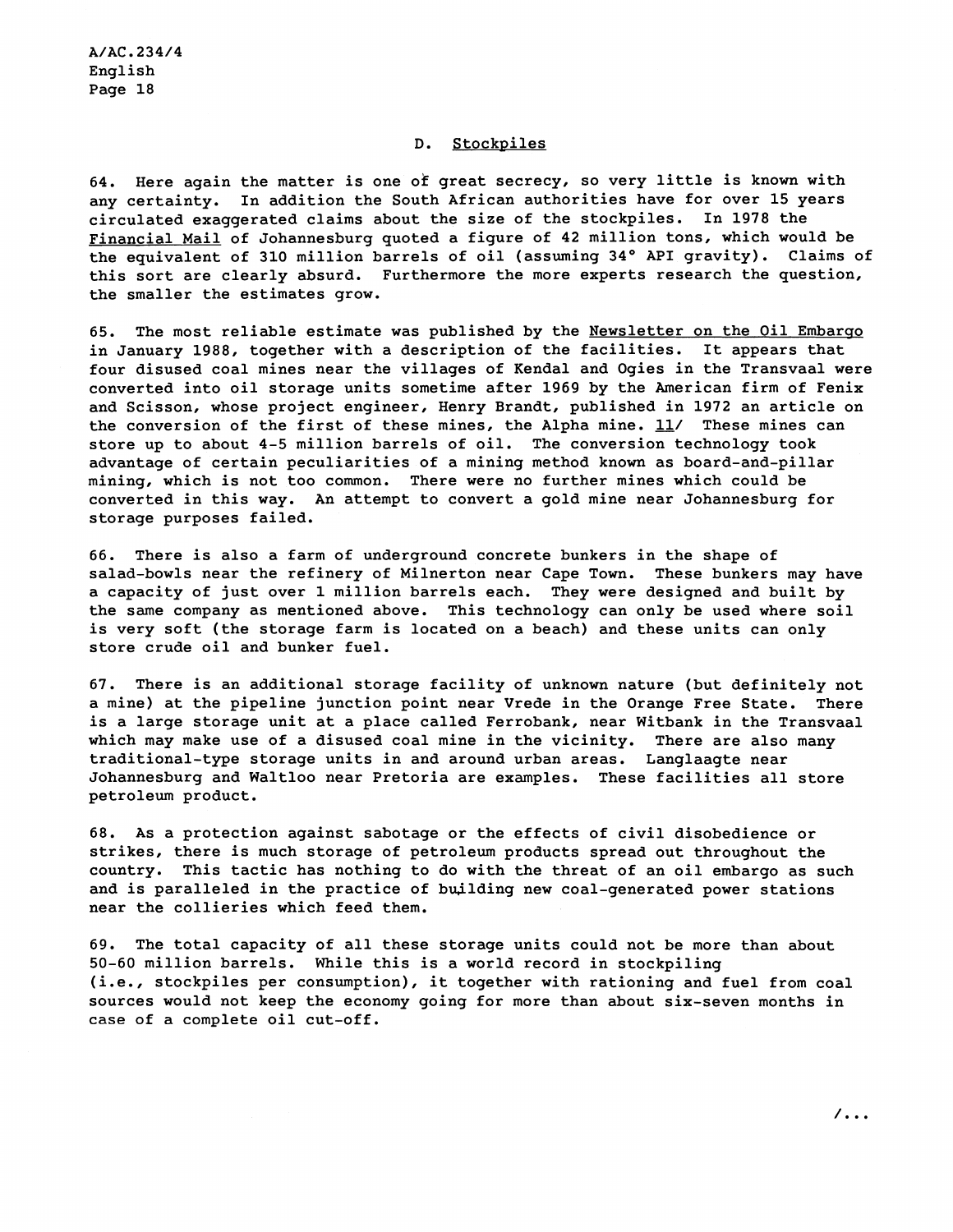#### E. Synthetic fuel

70. South Africa has since 1955 also produced motor fuels from coal (coal liquefaction) on the basis of a technology developed in Germany and used during the Second World War. Such technologies are highly unprofitable and are never used as a major source of fuels except in extraordinary circumstances, such as war or a state of embargo. In 1983, it was estimated that South Africa was paying the equivalent of \$75 per barrel for its synthetic fuel from coal. At that time the spot price for petroleum was \$28 per barrel.

71. South Africa created the Sasol company and built a small synthetic fuels plant in Sasolburg in 1955. For 25 years this plant almost had the character of being an experiment. It produced some 5-10,000 barrels per day of motor fuels, mostly petrol. The general technology on which the plant operated is known as the Fischer-Tropsch process. The first Sasol plant had two tracks, one of which ran on an adaptation of Fischer-Tropsch known as Synthol, and the other on an adaptation known as ARGE. The first named adaptation produces almost no diesel fuel, the second one has the disadvantage of producing too many useless by-products.

72. In 1975-1976 the South African authorities decided to build a larger plant near Secunda in the Transvaal which would use the Synthol technology. As international pressure against apartheid increased, a few years later the decision was taken to build a second large plant, basically identical, on the same site. Both of these plants were fully on stream by about 1983. Their exact production capacity is at one and the same time a secret and the object of exaggerated claims. Most likely the total production of all three coal conversion plants is about 75,000 barrels per day, roughly one fourth of the country's liquid fuel needs in 1983. *jJ/* 

73. It should however be pointed out that the plants produce these volumes under appallingly costly terms. Hence they must be subsidized from public revenues on a permanent basis and the exact modalities of such subsidization, a secret of course, have been a constant source of friction between Sasol and the South African Government. By reducing the amount of motor fuels which must be produced from petroleum they have exacerbated the problem of refinery overcapacity, thus making the traditional petroleum refineries less profitable as well. They are technology-intensive and capital-intensive to an inadvisable degree. In 1983, when South Africa had a gross national product of about \$80 billion per year, a total of about \$5.8 billion was tied up in capital plants which only produced about 5-10 per cent of the national energy supply. The technologies used are antiquated and wasteful, deplete non-renewable natural resources and produce an unbalanced output-slate (too much petrol and not enough diesel). **JJ/** In recent years there have been rumours that the plants are wearing out too fast and experts have begun to point out that the thermal efficiency of the plants can only decline with age.

74. Exploration for oil has proved completely unsuccessful, but one deposit of natural gas has been found off the southern coast of the country which is commercially exploitable. A platform will eventually be built there and the natural gas will be evacuated to a gas-conversion plant near the town of Mossel Bay. The conversion plant will use a gas liquefaction technology based on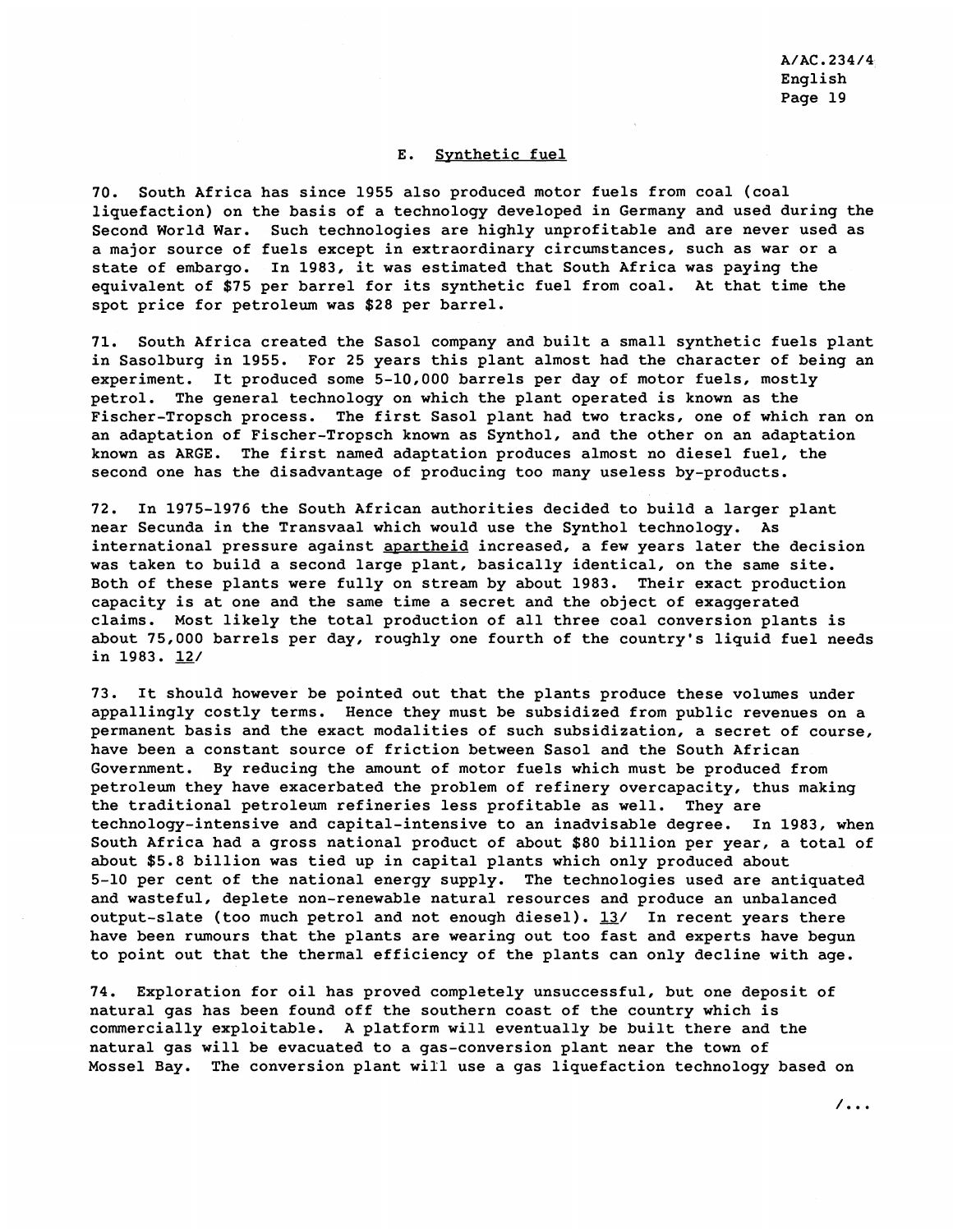an improvement of the ARGE version of the Fischer-Tropsch process. Its output will be about 20-25,000 barrels per day of useful motor fuels, equally divided between petrol and diesel, and the target date for commissioning the plant is 1992. The cost of fuel produced in this way will be as high as, and probably higher than, that produced in the Sasol coal conversion plants. The contribution to the country's fuel needs will be minimal. In fact every margin of increased synthetic fuel production from now on must be achieved at higher marginal production costs.

#### F. Petroleum fuel consumption

75. A study commissioned by the United Nations in 1978 provides a detailed breakdown of South Africa's petroleum and fuel consumption at that time. Petroleum imports were 415,000 barrels per day, 15,000 barrels of petroleum products and the rest crude. Seventy thousand barrels per day of the incoming crude was diverted to stockpiling, leaving 330,000 barrels for refining. The useful product emerging from refining came to 304,000 barrels per day, of which 77,000 barrels were exported to other countries or sold as bunkers. The Sasol plant was assumed to be producing 5,000 barrels per day.  $14/$ 

76. In retrospect the figure of 70,000 barrels per day being diverted to stockpiles was much too high. For many years during the 1970s official South African statistics showed considerable discrepancies between the amounts of crude oil imported and the volumes of petroleum product consumed. This encouraged speculation about potentially voluminous stockpiles. There are a number of other possible explanations, one simple one being that the South African authorities falsified the statistics in order to underpin its claims about huge stockpiles.

77. Whatever the case, the figures cited above are the last accurate ones available, since a law went into effect in 1978 which put a blanket cloak of secrecy on anything related to oil.

78. The final figure for petroleum products consumption according to the above cited study was 240,000 barrels per day (for South Africa and Namibia), of which 173,000 barrels, or 72 per cent, went for transportation.

79. Any number of events and conditions since then would tend to change these figures. For one thing, rationing and more rational use of motor fuel could easily reduce consumption. In the other direction, the national vehicle park rose 26 per cent from 3.8 million vehicles to 4.8 million between 1980 and 1985. Economic conditions since then have probably led to less dynamic growth figures. During the same period commercial vehicles increased only 20 per cent, from 874,000<br>to 1,055,000. <u>15</u>/ This suggests that shortages of diesel might be inhibiting the growth of the heavy-duty vehicle market.

80. As pointed out above, substituting coal for Fuel-oil was not possible in South Africa. And motor fuel in South Africa means petrol, used largely as fuel for private motor vehicles.

 $\sqrt{1}$ .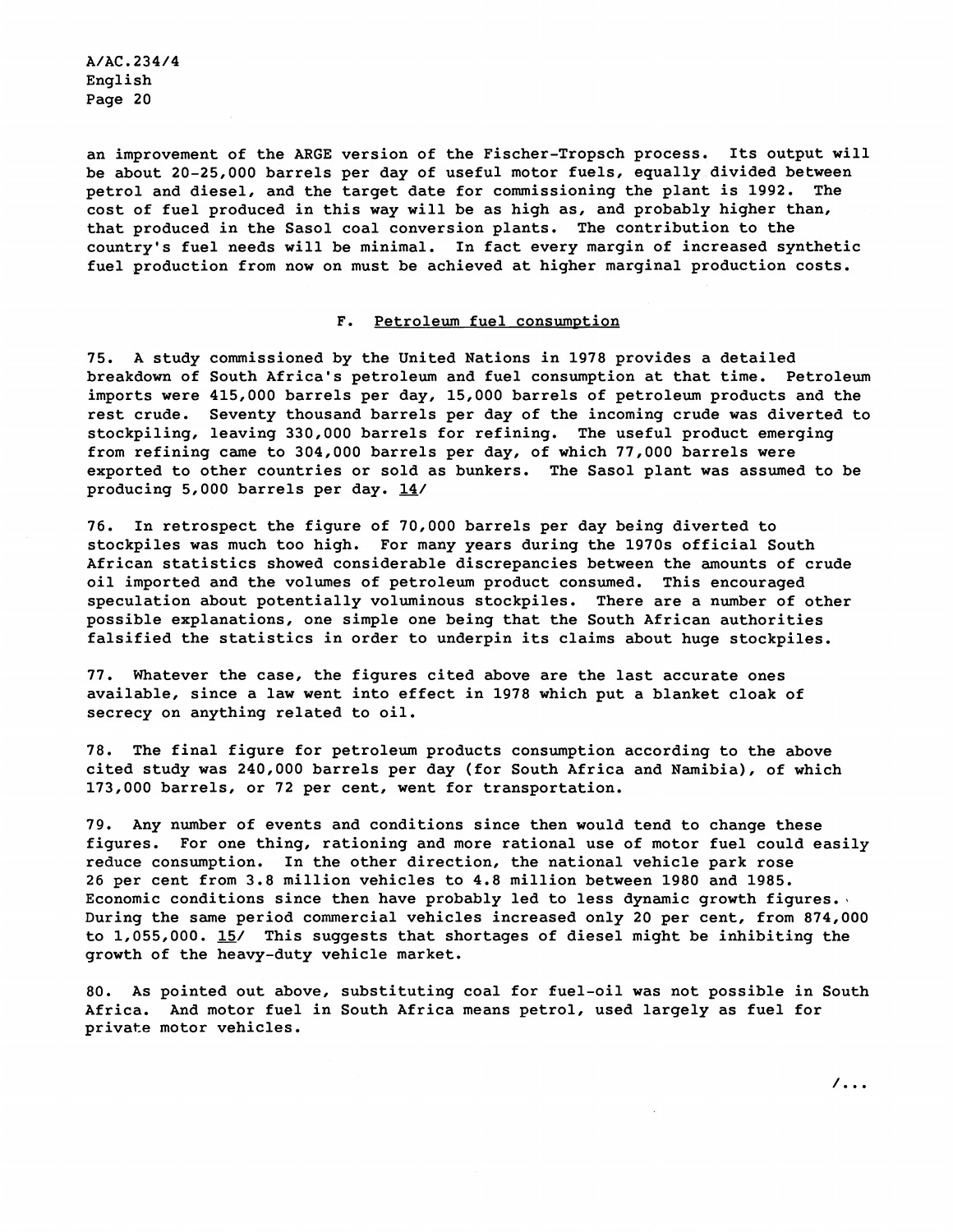81. In the absence of any official statistics only guesswork is possible, but a conservative estimate would be that hydrocarbon product consumption is now about 275-325,000 barrels per day, of which 75,000 barrels are satisfied in the form of refined coal product from the Sasol plants. This leaves some 200-250,000 barrels per day which can only be produced from external sources of petroleum. A useful working assumption might be that South Africa consumes 225,000 barrels per day of petroleum products, of which 15 per cent must be imported in product form (particularly diesel, jet-fuel and petro-chemicals). This would mean that the country currently imports 200,000 barrels per day of crude and another 30,000 barrels per day of product.

82. The above is a conservative (i.e. low) estimate. A slightly higher one is that used by the Shipping Research Bureau which is 12-14 million tons per year (the equivalent of 240-280,000 barrels per day).

#### IV. THE OIL EMBARGO AGAINST SOUTH AFRICA

#### A. The international community's choice of an oil embargo

83. Oil is a strategic commodity which is not only necessary for the running of anything but the most rudimentary economy, but is particularly vital for any régime which must use military or paramilitary forces to suppress civil unrest.

84. The suggestion that an embargo on oil supplies to South Africa could be an effective method of bringing about the demise of apartheid was first mooted at the summit meeting of the Organization of African Unity in Addis Ababa in June 1960. It was part of a draft resolution proposed to the General Assembly by Pakistan in November 1961 but later rejected. Its first appearance in a United Nations document occurs in the text of General Assembly resolution 1899 (XVIII) of 13 December 1963 with reference to the issue of Namibia and two years later the issue was given increased actuality when an oil embargo was imposed on the illegal white minority régime of Ian Smith in Rhodesia. South Africa was not affected by that embargo because the two countries imported their oil from different sources and their oil import facilities were infrastructurally distinct. However, the South African Government clearly saw the handwriting on the wall and around 1966 began to prepare for such an eventuality, inter alia, by commissioning a feasibility study of oil stockpiling methods. The feasibility of an oil embargo measure was briefly discussed in a report submitted in February 1965 by the Expert Committee created by Security Council resolution 191 (1964) to study the question of sanctions.

85. At a summit conference in November 1973, the League of Arab States agreed that its members would no longer sell oil to South Africa. In 1981, more exact guidelines on how this oil embargo was to be administered were drawn up by OAPEC.

**86. After laying dormant for some years, the matter was again brought up in the**  forum of the United Nations when the Special Committee against Apartheid, in its annual report in September 1975, recommended an oil embargo as a complement to an arms embargo. As a consequence General Assembly resolution 3411 G (XXV) of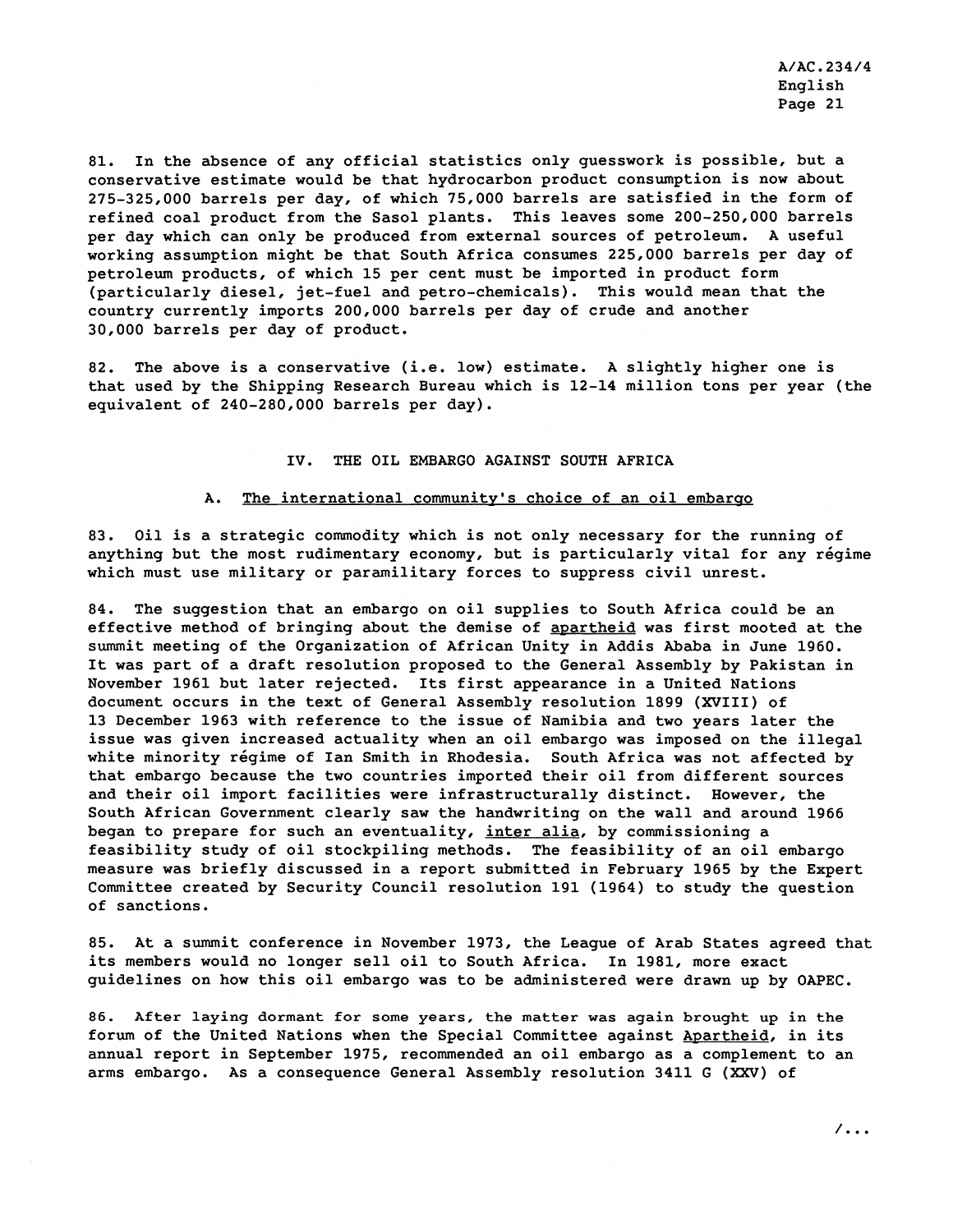10 December 1975 included it in an appeal to the countries considered most directly concerned. It was repeated in the Programme of Action against Apartheid contained in General Assembly resolution 31/6 J of 9 November 1976.

87. This measure came to be discussed with increaseing frequency in connection with the issue of Rhodesia for two reasons. One, it was clear by that time that South Africa was abetting Rhodesian defiance of the international community by allowing oil to pass through its territory to Rhodesia. Later on it gained greater currency when it became apparent that oil sanctions against Rhodesia had contributed to the economic impasse which brought the illegal, white minority réqime to the bargaining table. Consequently more and more attention was devoted to the possibility of an oil embargo against South Africa, including within the forums of the Commonwealth and the Organization of African Unity after 1977. The General Assembly in its resolution 32/116 B of 16 December 1977 called on the Security Council to include an oil embargo against South Africa in its measures against the illegal régime in Rhodesia.

88. When the Special Committee against Apartheid on 21 September 1978 16/ requested the Security Council to adopt an oil embargo against South Africa it went one step further by adding a call to embargo technology and financing for evasive measures as well. This was repeated by the General Assembly in resolution 33/183 E of 24 January 1979.

89. Largely in connection with events in Iran in 1979 and the crisis it caused the Pretoria régime in procuring oil supplies, the General Assembly repeated this request to the Security Council in its resolution 34/93 F of 12 December 1979, but it simultaneously also included an appeal to the States concerned to take such action on their own.

90. The idea of the oil embargo gained further momentum after a seminar was held on the subject in Amsterdam on 14-16 March 1980. This seminar was organized by the Special Committee against Apartheid in co-operation with two Dutch non-governmental organizations, the Holland South Africa Committee and the Working Group Kairos. Subsequently those two non-governmental organizations founded a special institution, the Shipping Research Bureau, with the sole and specific purpose of looking into South Africa's sources of oil supplies. It is headquartered in Amsterdam. By 1982 it began to report systematically on the subject and later began to publish a newsletter.

91. An important conference on the same issue was held in Brussels on 30-31 January 1981. The Special Committee against Apartheid undertook further missions and conducted further consultations with States concerned, including oil-producing States, on possible ways to strengthen the oil embargo.

92. However after the events of 1985-1986 had outraged public opinion throughout the world, the international community's patience with the apartheid régime began to run out and several non-producer countries (the United States, Brazil and the European Community) decided to ban oil to South Africa. The Special Committee against Apartheid, in co-operation with the Norwegian Government, on 4 to 6 June 1986 organized a seminar in Oslo to discuss more effective ways of imposing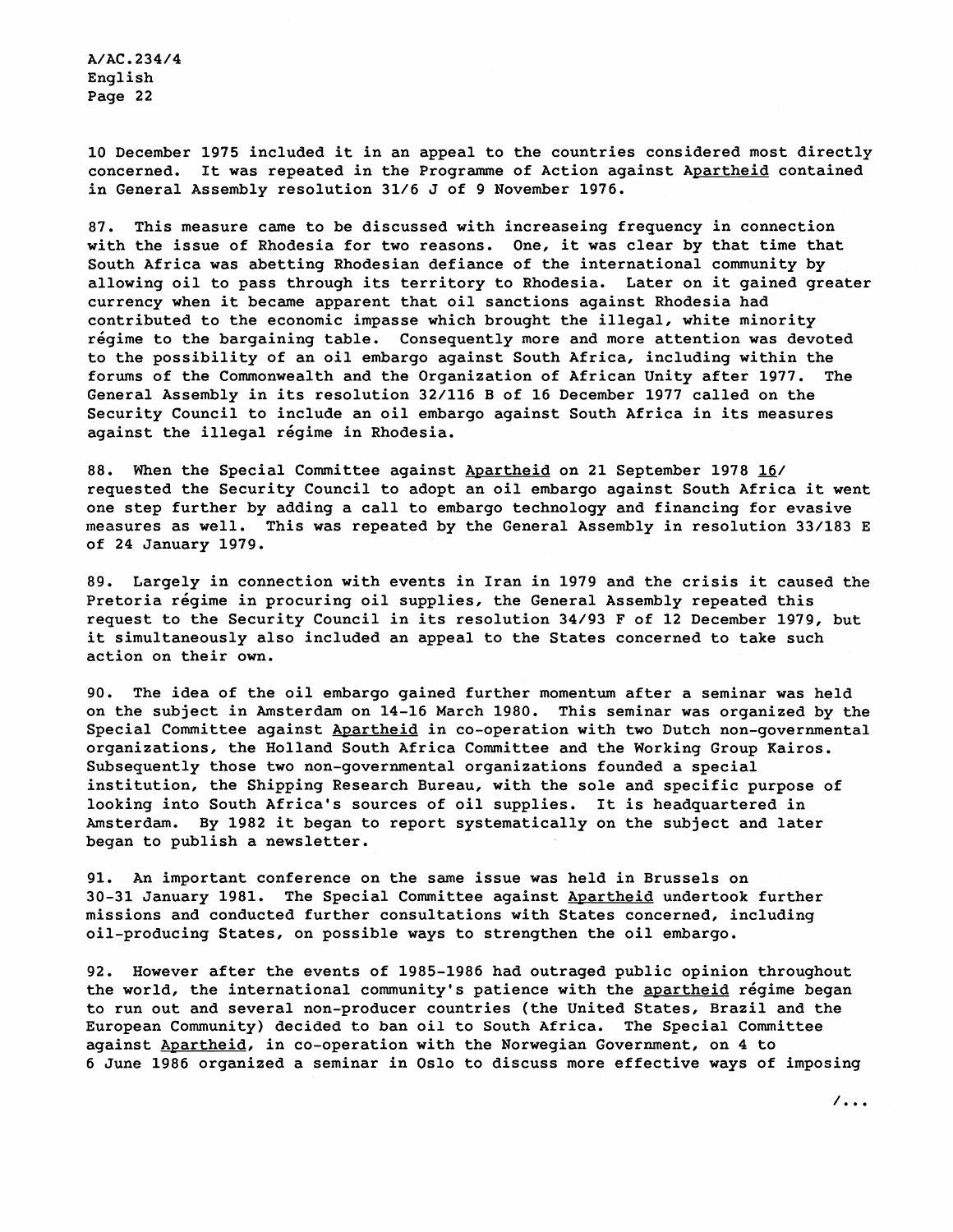an oil embargo. In the years since the seminars in Amsterdam and Brussels, the realization had gained ground that a successful oil embargo could not be achieved merely by agreement among oil producers but would have to gain the co-operation of important maritime States as well. On the basis of this new insight and because of the Oslo seminar's unambiguous appeal to the international community to strengthen and expand the oil embargo weapon against apartheid, diplomatic representatives of Kuwait, Nigeria and Norway at the United Nations discussed various possible arrangements for this end during the autumn of 1986. The seriousness of the international community's commitment to an effective oil embargo was proved once more when Member States from among the Group of Western European and Other States expressed their interest in participating in an eventual special body devoted to this matter.

93. By resolution 41/35 F of 10 November 1986, the General Assembly created the Intergovernmental Group to Monitor the Supply and Shipping of Oil and Petroleum Products to South Africa (often referred to by its acronym, IGG) and mandated the President of the General Assembly to consult with the chairmen of the regional groups of States and the Chairman of the Special Committee against Apartheid to select and commit 11 Member States to participate in this new body.

94. This was a remarkable step in itself for it was the first and only time that the General Assembly has ever created a body to monitor compliance with sanctions measures which it has recommended to the international community.

95. On 24 March 1987 delegates from Algeria, Cuba, the German Democratic Republic, Indonesia, Kuwait, New Zealand, Nicaragua, Nigeria, Norway, the Ukrainian Soviet Socialist Republic and the United Republic of Tanzania met at United Nations Headquarters in New York and convened the first meeting of the Intergovernmental Group.

#### B. Supply and shipping of oil to South Africa

96. Practically all oil-exporting countries have explicitly banned the export of crude oil to South Africa, in most cases doing so some years before the General Assembly recommended the oil embargo. Since there is no legitimate source of crude oil for South Africa, all crude oil reaching South African shores must have changed hands illegally at some point along the way from the well to its destination. There is much less unanimity about refined petroleum products, and generally there are few legal strictures on the export or trans-shipment of oil to South Africa which has come from a source outside the legislating country.

97. A detailed survey of national policies and legal measures on this subject is found in the Intergovernmental Group annual reports.

98. The cases investigated by the Group are contained in separate annexes appended to its reports for 1987 and 1988.  $17/$  But there are certainly more. In most cases, the deals were handled by independent oil traders and brokers and the authorities of the exporting country were misled into believing the oil was bound for one or another important spot-market port. Occasionally, refinery centres in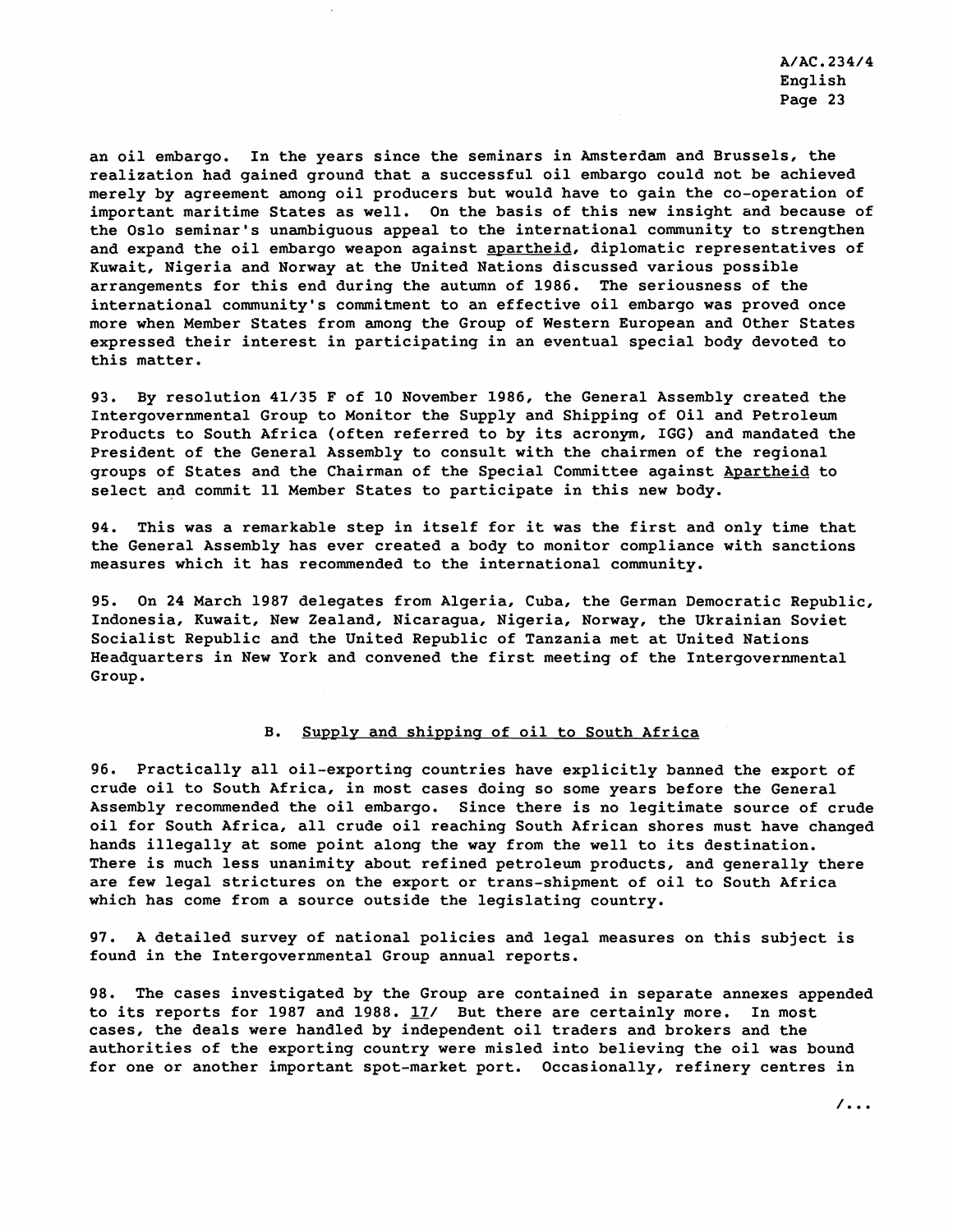Western Europe have been named as destinations. In some cases, the tanker captain has acted in good faith in making such declarations and the vessel is only re-routed to South Africa after it had reached the high seas. Occasionally, more involved subterfuges are resorted to, such as the secret transloading of oil from one vessel to another on the high seas.

99. There are other manoeuvres which seek to confuse any eventual outside observers or to fool harbour authorities. Often before sailing to South Africa, the tanker has "hopped about", calling at a succession of nearby ports. Cargo sellers or harbour authorities may believe that the oil is destined for a nearby port, while the harbour authorities in the final port of call before the voyage to South Africa may not be aware of how much oil is actually on board the tanker.

100. The countries of registry most frequently named in alleged violations of the oil embargo have been the Bahamas, Cyprus, Denmark, Hong Kong, Norway, Liberia and Panama. However, Denmark now forbids the carriage of any kind of oil on its ships and Norway forbids the carriage of crude oil under most circumstances.

101. The detection of illegal oil shipments to South Africa is still not as effective as it could be. The main method is to find unexplained gaps or seemingly absurd voyages in ships' itineraries. Most commonly, a ship is reported leaving an oil-exporting harbour with a cargo of crude oil. It is next reported arriving, after a long unexplained absence, at another oil-exporting harbour and proceeds to load more crude oil. If a voyage to South Africa fits into the time-gap involved between, and the location of, the last-point-out and the next-point-in, the relevant parties (the company that owns the ship, the country where it is registered, the authorities of the oil-exporting country) can be asked what information or explanations they have to offer. The majority of the cases where the Intergovernmental Group finds the allegations undisproved are where one or two things have occurred: the most relevant parties have failed to provide any explanation or documentation on the case, and/or no discharge documentation was ever submitted to the exporting authorities.

102. The peculiar conditions of the tanker industry, as well as loopholes, have made enforcement of the oil embargo difficult. A major difficulty lies in the nature of the tanker industry which is dominated by a large number of independents. While the independent tanker-owners are never able to assert themselves very aggressively against other major players in this sector, they easily escape the control both of oil-producing countries and of oil companies. National Governments and international organizations cannot always effectively control or influence them, mainly because of the frequent discrepancy between country of ownership and country of registration. This latter circumstance, which is peculiar to the maritime industry, creates a situation where too many significant players can wash their hands and claim, as they frequently do, that they lack control and jurisdiction.

103. Furthermore, there was no governmental, intergovernmental or multigovernmental body available to monitor or enforce the oil embargo until the Intergovernmental Group was created by the General Assembly in 1986. OAPEC had once issued guidelines on the subject, but did not create any body or authority to apply them.

 $\overline{\phantom{a}}$ .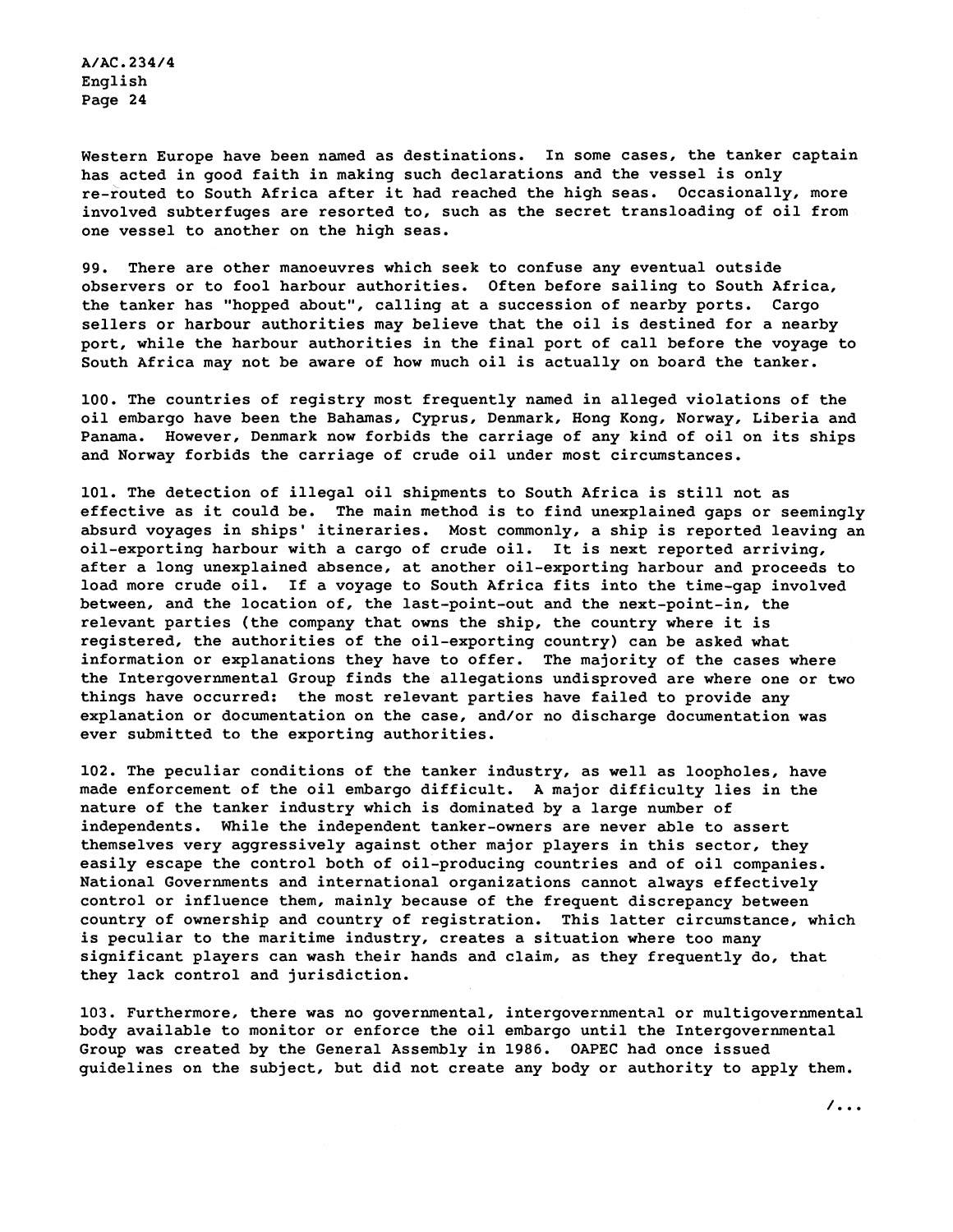There is no co-ordination of oil embargo measures between national Governments and even standardization is lacking. Thus, one country may forbid the export of its own oil, but not that of foreign-origin oil. There is less unanimity about including petroleum products in bans on oil to South Africa, even though the latter is just as important as the former. Even the exact range of products covered by a ban on exports of petroleum products may differ from one country to another. This is the case within the European Community countries. Control mechanisms are lacking, and it is questionable if national Governments could by themselves really enforce destination bans on oil exports without an intergovernmental enforcement or monitoring body. Under these circumstances what South Africa cannot obtain in one locale, it can always try to obtain elsewhere.

104. A major shortcoming of embargo strategies heretofore is that they were too closely adapted to conventional oil-trading practices used by non-embargoed countries, particularly the assumption that controlling exports from exporting countries would suffice. Not only are there intermediary countries with spot markets and oil-handling facilities, but South Africa has also been known to purchase oil in oil-importing harbours and export it from there. The original embargo strategy had been too narrowly focused on oil-exporting countries and the creation of the Intergovernmental Group had been based on the realization that oil-shipping countries would have to be included in attempts to strengthen the embargo. Historically it was also oil-exporters who first banned oil to South Africa after 1973. The first bans on carriage of oil by maritime countries did not come until a decade later (Denmark in 1986, Norway in 1987). The Intergovernmental Group, in its annual report for 1988, has gone a step further and spoken of the potential contribution which "oil-handling States" could make to an effective embargo. This refers primarily to those countries which are prominent in oil-trading and oil-refining and where spot markets operate. In addition, previously employed control strategies, particularly relating to discharge documentation, have been better suited to the case of crude oil than to that of petroleum products.

#### C. Legal issues involved

105. Since there is no legal source of oil for South Africa, all oil going there is illegal in the sense that it must have changed hands at least once in an illegal manner. Beyond this general statement, however, very little is certain about the exact ramifications of such an illegal change of title, either on the immediate participants in the transaction or on third parties. In practice, this illegality seems in most cases to have no further ramifications for anyone.

106. The General Assembly in its resolutions has unequivocably recommended that the delivery of oil to South Africa be made a punishable offence in national legislation and even that violators be actively prosecuted. There are countries in which the relevant laws do make it a criminal offence to export oil to South Africa. In a number it is a criminal offence to export without necessary permits, and it is assumed that any oil exported to South Africa had not been properly permitted. There are several borderline cases: one country prohibits oil exports to South Africa and empowers the customs authorities to revoke the export licences of offenders. It is not clear if this should be considered a punishable offence.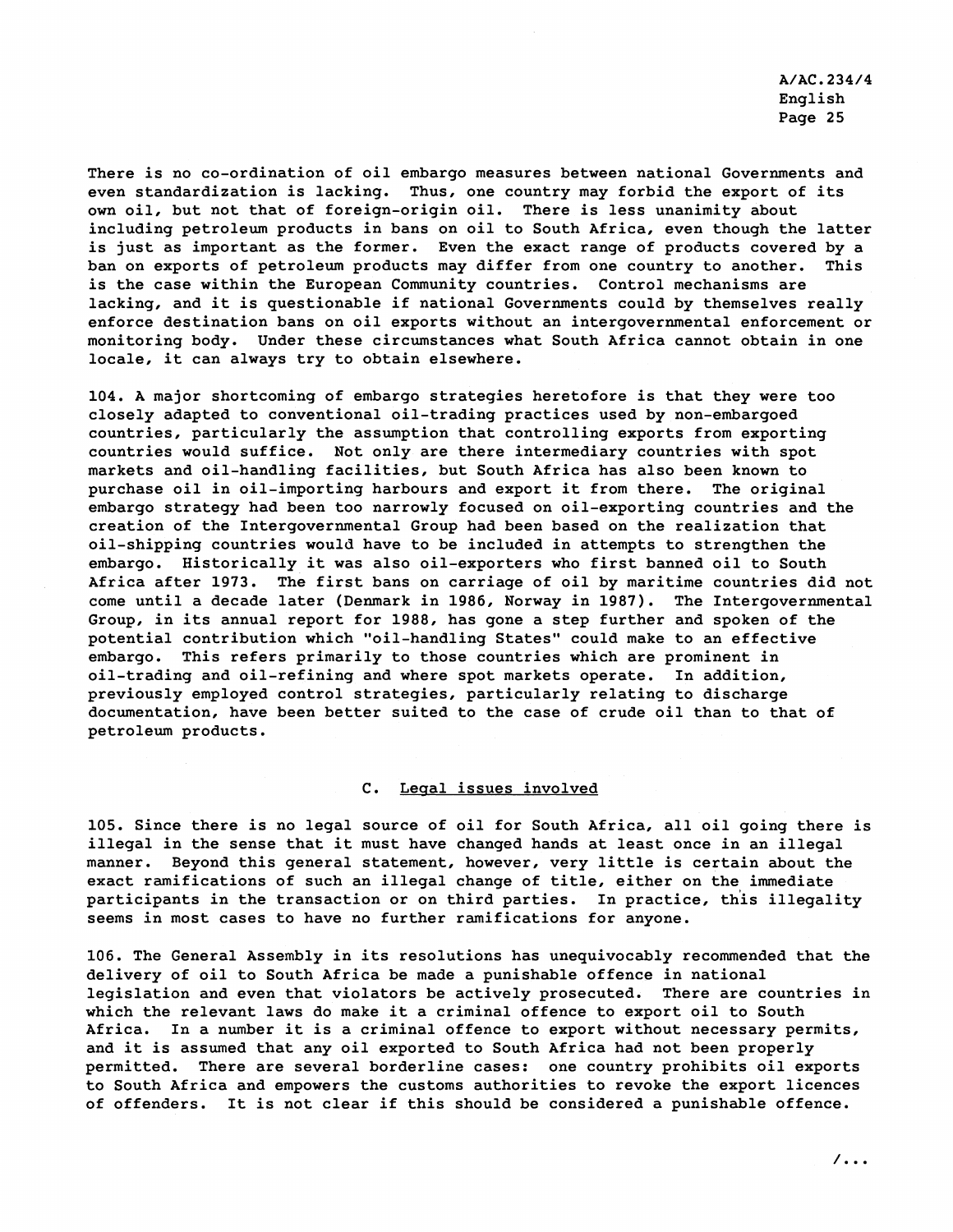107. Many countries stipulate a ban on oil exports to South Africa by one or two measures which definitely do not constitute making it a criminal offence: the Government or a relevant minister issues a policy statement, or a clause is inserted in the sales contract of the national oil company prohibiting sale or resale of the exported oil to South Africa. Most of the responses tendered by Governments to the Intergovernmental Group do not clarify whether export of oil to South Africa is a criminal offence.

108. The stress on making this act a punishable offence does not only lie in the belief that this would create a greater deterrent effect. Establishing this act as a punishable offence in the jurisdiction from which the oil has originally been exported facilitates third-party interventions against such illegal trade in third-country jurisdictions. A mere clause in a contract between buyer and seller would not suffice to establish any standing in a third-country jurisdiction.

109. The national oil companies of those OAPEC countries which agreed to ban oil exports to South Africa in 1973 invariably contain clauses stipulating that the oil sold may not be resold or otherwise conveyed to South Africa. National oil companies in other countries (Islamic Republic of Iran, Malaysia, Nigeria) do the same. The exact wording differs from case to case and is normally sufficiently vague to allow for problems if a dispute should arise. 18/ Most contracts also make it clear that the buyer is under an obligation to comply with all laws and regulations stipulated by the seller, including compliance with destination or end-user prohibitions. Non-compliance thus constitutes an indisputable breach of the contract and is often specifically cited as grounds for termination of the agreement by the selling party.

110. As title and risk to the goods normally pass to the buyer when the ship leaves the export harbour, and since the contracts of sale of the oil-exporting countries stipulate a prohibition on conveyance to South Africa, it is clear that there is some defect in title to every cargo of oil which leaves an oil-exporting country under such conditions. What that defect in title implies for owners or handlers of the same oil, or for interested third parties (e.g. insurance companies, maritime authorities) beyond that point is far from clear. An interesting question, as yet unresearched, is whether or not the defective title or the illegal nature of the export in any way mitigates or invalidates insurance coverage on the vessel or on the cargo. It is also uncertain what recourse the offended party (the oil-exporting country or its national oil company) has in third-country jurisdictions, should it try to stop conveyance of its oil to South Africa before delivery has been accomplished or to sue for damages thereafter.

111. A further complicating factor is that one country, the United States, has enacted provisions prohibiting its nationals (persons and entities) and their foreign subsidiaries from complying with the terms of such destination restrictions. However, this provision, originally known as the "Ribicoff Amendment" (of 1976) and later inserted in the country's Export Administration Act, has not been used in recent years. 19/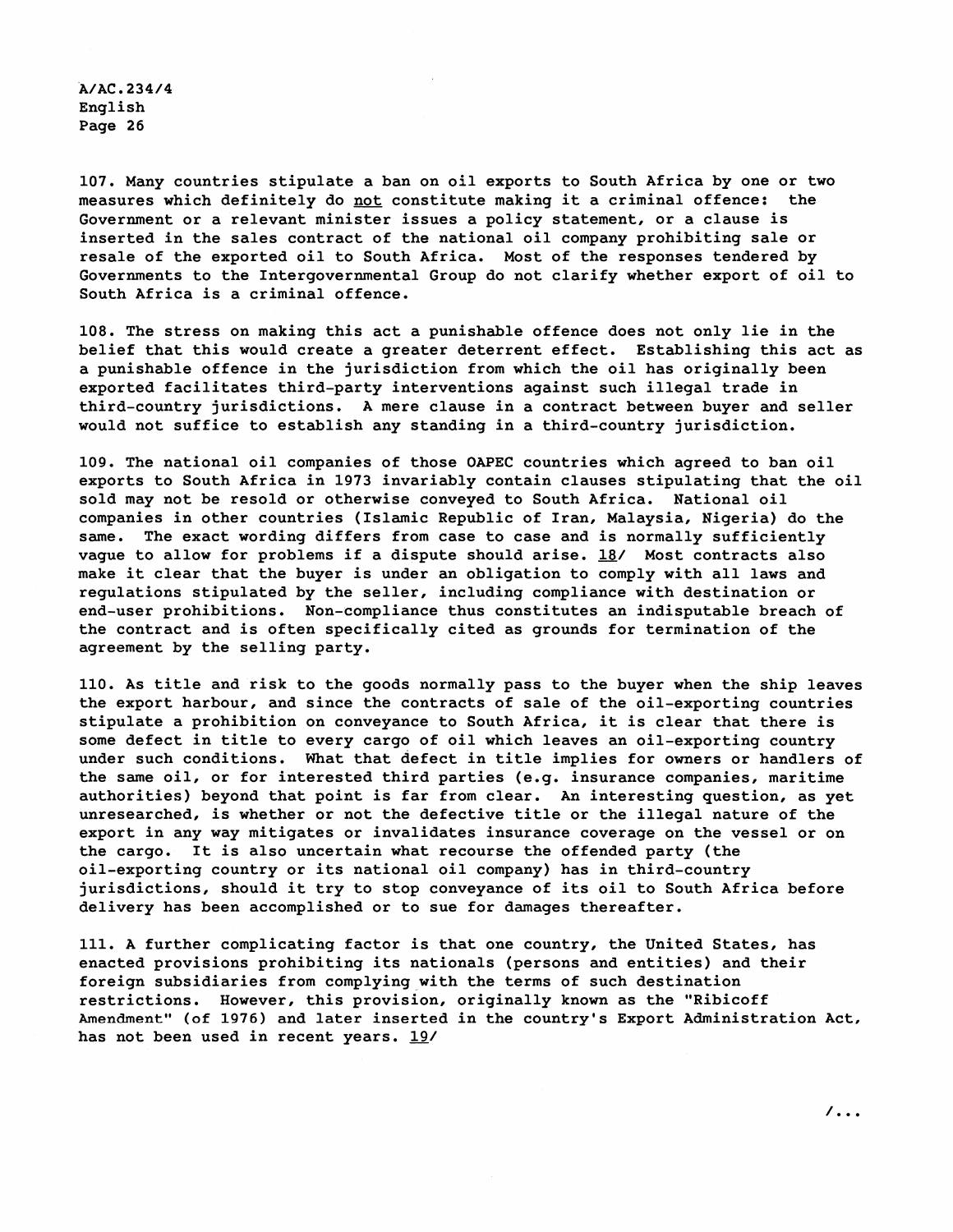#### D. The question of voyage and discharge documentation

112. The main regulation by which oil-exporting States have sought to restrict the sale of oil to South Africa has been in the inclusion of a contractual obligation for the buyer to provide discharge certification after disposing of the exported oil. Standardized contracts used by oil companies generally stipulate the buyer's obligation, not only to comply with destination and resale restrictions, but also to provide such discharge or destination documentation as the seller demands. But there are no internationally agreed or accepted norms on what constitutes proper discharge documentation and it is up to the seller to decide what it wishes to accept as proper discharge documentation. It is in some cases not even certain if it is within the competence of the national oil company or of the national Government to adjudicate the matter.

113. In practice, the discharge certificate is a part, or a copy of a part, of the bill of lading which is certified and then stamped or countersigned by the customs authorities of the country into which the oil has been admitted. Its contents are presumed to correspond to the entry made in the importing country's normal customs records. This is important because, besides prima facie inspection of the discharge certificate, the countersigning national customs authority can be requested to ascertain its authenticity or to check its claims against their own records. This assumes that the national Government involved agrees to co-operate with the Intergovernmental Group.

114. Contract terms do not normally make clear what is to be accepted as discharge certification or when it is to be submitted. The practice seems to be within a period of 60 to 90 days after export of the oil. Invariably the certificate is to be submitted to the seller (the national oil company). In some cases, no discharge certificate is ever submitted. In most cases it is uncertain to what extent the certificate is checked for its authenticity by the recipient (the national oil company). The responses of Governments to the Intergovernmental Group's requests for discharge certificates imply that the government authority normally does not see the discharge certificate, which instead is deposited in the files of the national oil company.

115. Commonly those diverting oil shipments to South Africa either fail to file a certificate of discharge, or attempt to satisfy this contractual requirement by means of less formal communications about the ultimate disposition of the cargo. In one case, the national oil company had only received a telex from the ship's master. In many cases, certificates of discharge are filed which indicate that the oil was off-loaded in a large oil-handling harbour, such as Rotterdam or Singapore. Less important harbours in France or Italy have also occurred. There is considerable suspicion that some of these documents are forged.

116. The sale and conveyance of oil to South Africa is an example of white-collar crime and many of its practices and circumstances are those commonly encountered in other white-collar crimes, such as fiscal or customs fraud. In this case, the white-collar criminal, in order to facilitate a violation of the laws of the oil-exporting country, must resort to the falsification of customs documentations purportedly issued by the authorities of a third country, in most cases a country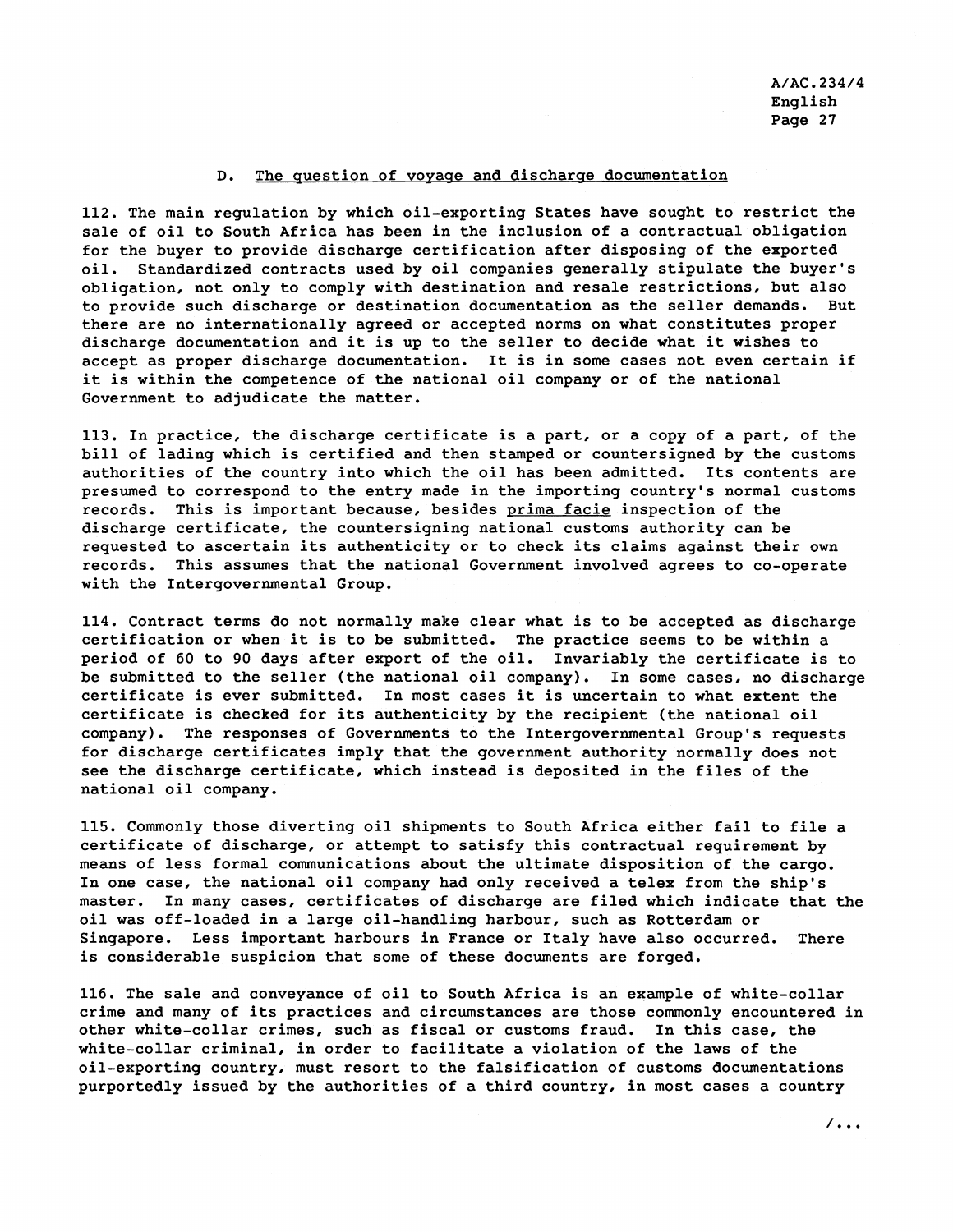not otherwise involved in the original transaction. In this way, a new violation against the laws of the third country is committed, something which is very often the undoing of the white-collar criminal. These third countries, even where they do not actively support the oil embargo against South Africa, have no interest in having customs documents forged in their Government's name, and can be expected to co-operate in pronouncing on the authenticity of suspected forgeries.

117. The general principle involved in the aforementioned paragraph has already been shown to operate in other cases. In some cases under investigation in 1988, the Intergovernmental Group was gratified to receive effective and, in one case, very prompt co-operation from Governments which had not voted for the General Assembly resolutions calling for an oil embargo against South Africa.

#### **V. CONCLUSIONS**

118. The priority given to the oil embargo in the international community's struggle for a peaceful end to apartheid is not accidental. This is the one commodity which South Africa does not have on its own territory. In fact, it does not occur anywhere near South Africa. There are no long-range possibilities of substitution because even after allowances are made for synthetic fuel and fuel-economy measures, there still remains a gap in the magnitude of 200,000 barrels per day. Stockpiles can only last some six to seven months, hardly enough time to find any new sources of petroleum. The resolute co-operation of a few key States, oil producers, oil shippers and oil handlers, would be sufficient. Because tankers are large and easily detected and identifiable, technologically advanced monitoring methods, such as the use of satellite images, could be used which would not tie up equipment or personnel to any greater extent.

119. Market conditions in the oil and shipping industries seem to be evolving to the disfavour of the apartheid régime, although not all of the many fluctuating factors can be unambiguously interpreted at present. Some, like the rising price of oil, increased production control by oil exporters and the gradual re-establishment of equilibrium in the tanker industry, will make it more difficult for South Africa to obtain oil. Others, like the emerging structural changes in the oil-trading market, are less easy to evaluate in their ultimate repercussions on the issue. In any case, rapidly changing conditions require flexible and innovative strategies which can be quickly reformulated and put into practice.

120. One of the most encouraging developments has been the creation of the Intergovernmental Group itself and the way in which it succeeded in getting a grasp on the many technical and organizational complexities inherent in this matter. Indeed, no similar body has before achieved so much in so little time.

121. Disappointing experiences with poorly conceptualized sanctions measures in the past have convinced the Intergovernmental Group that its approach must be based on a realistic analysis of the strengths and weaknesses of the various groups of States which participate in the international oil industry: producers, traders, shippers and even others such as insurers, technology-suppliers and refiners.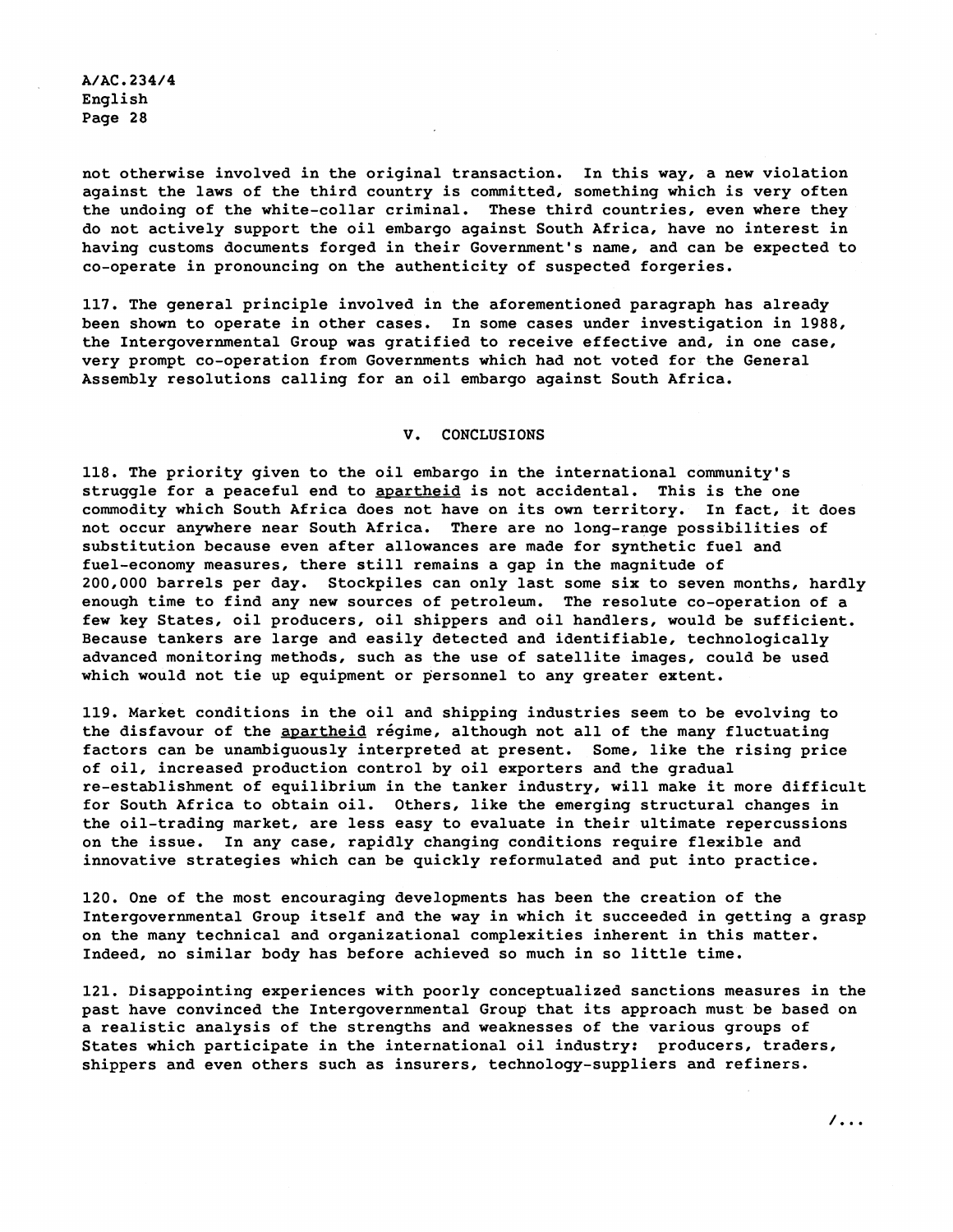122. Governments concerned should be urged to close legal loopholes and enhance the legal force of the oil embargo by enacting coherent and specific legislative measures to outlaw all participation in supplying oil to South Africa and to make it a punishable offence. Since the United Nations assumed primary responsibility for co-ordination by assisting concerned Governments in the international application and enforcement of their own policies, there should be continued efforts for enhanced methods of control and monitoring and for a speedy and efficient system of information exchange among Governments.

123. Current concerns about tightening up discharge certification and destination-control documentation illustrate the United Nations potential role as a forum for experts to work out practical arrangements for enforcing national Governments' own statutes as well as executing the wishes of the international community as expressed in General Assembly resolutions on the oil embargo against South Africa.

124. Finally, the United Nations success or failure in gaining the confidence and co-operation of the community of Western States with respect to the oil embargo against South Africa will also be crucial. Auspiciously enough, the oil embargo is a sanctions measure which most Western States have approved of as far as they are directly concerned: they will not allow their own oil to be exported. They have been reluctant thus far to extend this positive attitude to the more ancillary areas of trans-shipment and trading as well as to accept the idea of international co-ordination in monitoring and enforcement. They have thus far tended to favour a relatively voluntary approach. It is hoped that through the participation of Western States ways will be found to arrive at mutually acceptable tactics and measures for achieving an effective oil embargo.

125. It is with these insights and expectations in mind that the Intergovernmental Group and the Special Committee against Apartheid are sponsoring the hearings on the oil embargo to which all sincere opponents of apartheid in the international community have been invited to contribute.

#### Notes

1/ Farhad Rad Serecht, Le marché pétrolier international: ruptures et nouvelles configurations, Paris, 1985, chap. I.

2/ UNCTAD, Review of Maritime Transport 1987, Geneva, 1988, table 3.

 $3/$  As this concept is used by international organizations, e.g., the United Nations Conference on Trade and Development.

4/ Martin Bailey and Bernard Rivers, Oil Sanctions against South Africa, Notes and Documents of the United Nations Centre against Apartheid, 12/78, June 1978, p. 25A.

 $\prime$ ...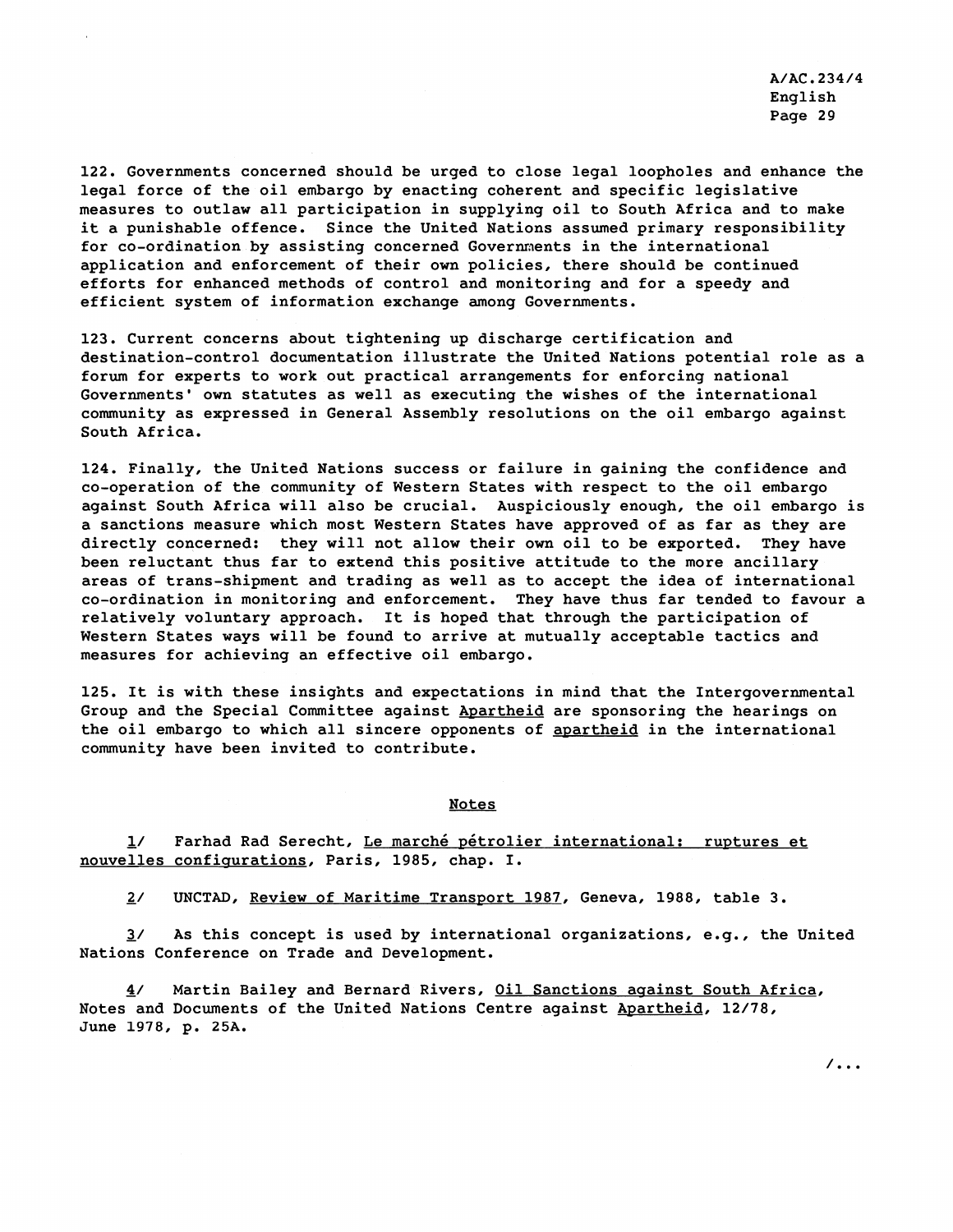#### Notes (continued)

5/ Martin Bailey, The impact on South Africa of the cut-off of Iranian oil, Notes and Documents of the United Nations Centre against Apartheid, 16/79, July 1979.

- 6/ "Oil Markets Reconsidered - 1984 and Beyond" (Special Supplement) in Petroleum Intelligence Weekly, New York, 22 April 1985.

7/ Shipping Research Bureau, Marimpex, a German oil supplier to South Africa, Amsterdam, October 1985: Shell Marubeni Rich, crude oil deliveries to Brunei from South Africa, Amsterdam, 1987; John Deuss Transworld Oil, Zuid-Afrika's belangrijkste olieleverancier, Amsterdam, 1986.

- 8/ Petroleum Intelliqence Weekly, New York, 23 January 1989, pp. 1 and **4;**  ibid., 30 January 1989, p. 6.

9/ Ibid., 20 March 1989, p. 6.

10/ All statistics are taken from Oil and Gas Journal, Tulsa, 26 December 1988.

11/ H. W. Brandt, "Abandoned coal mine converted into man-made oil field", in Oil and Gas Journal, Tulsa, vol. 70, No. 52 (December 1972), pp. 76-78.

12/ Martin Quinlan, "South Africa: problem of uncertain oil supplies", in Petroleum Economist, February 1978, pp. 55-58; Paul Conlon, The Sasol coal liquefaction plants: economic implications and impact on South Africa's ability to withstand an oil cut-off, Notes and Documents of the United Nations Centre against Apartheid, 10/85, October 1985, pp. 28–35.<br>13/ Paul Conlon, <u>op. cit</u>., pp. 36–46.

13/ Paul Conlon, <u>op. cit</u>., pp. 36-46.<br>14/ Bailey and Rivers, <u>op. cit</u>., p. 11.

15/ Official Yearbook 1986-1987, chap. 15, p. 752.

16/ See Official Records of the General Assembly, Thirty-third Session, Supplement No. 22A (A/33/22/Add.l and 2), document A/33/22/Add.l.

17/ Ibid., Forty-second Session, Supplement No. 45 (A/42/45), annex II; and ibid., Forty-third Session, Supplement No. 44 (A/43/44 and Corr.1), annexes II and 111.

18/ See section 17, "Boycotts, resale and destination restrictions", in Charles M. Thompson, A study and comparison of F.O.B. general terms and conditions used in the sale of crude oil, London, 1988, pp. 229-237.<br>19/ Ibid., p. 323.